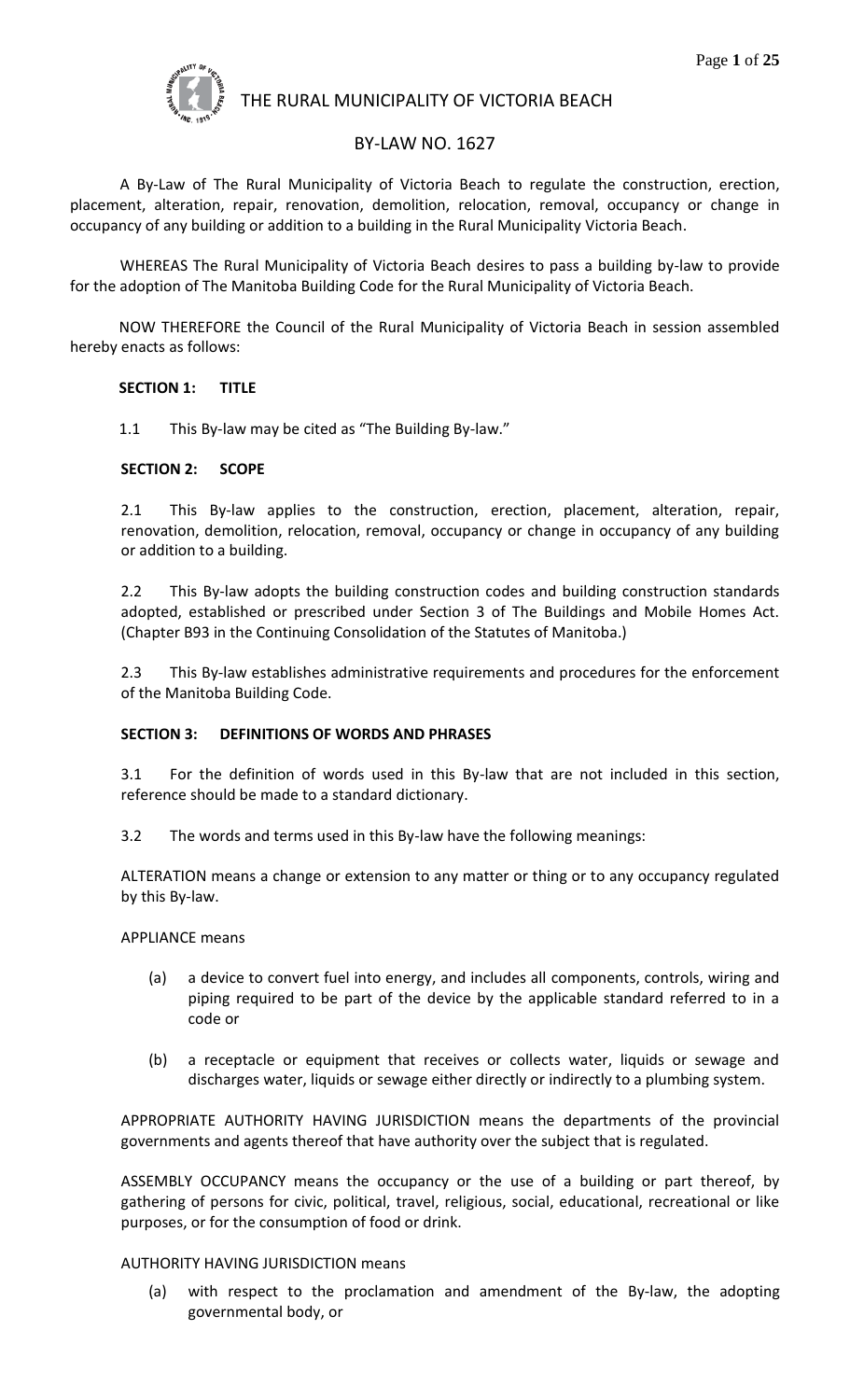- (b) with respect to the administration of this By-law, the person (designated official) appointed by the adopting governmental body, or
- (c) the Minister of Labour, in the case of types of buildings or parts, of the Province or municipalities designated by him.

BUILDING means a structure having a roof supported by columns or walls for the housing or enclosure of persons, animals, goods or chattels. Where a dwelling is separated by a division wall without openings each portion of such dwelling shall be deemed a separate building.

BUILDING AREA means the greatest horizontal area of a building above grade within the outside surface of exterior walls or within the outside surface of exterior walls and the centre line of firewalls.

BUILDING (HEIGHT OF) means the vertical distance measured from the grade level, being the lowest of the average level of finished ground adjoining each exterior wall of a building, to the highest point of a roof surface, excluding antennae, chimneys, ventilation pipes and similar structures. Localized depressions such as for vehicle or pedestrian entrances need not be considered in the determination of average levels of finished ground. Please see applicable zoning requirements.

BUILDING SEWER means a pipe that is connected to a building drain 3 feet (0.91m) outside a wall of a building and that leads to a public sewer or private sewage disposal system.

BUSINESS AND PERSONAL SERVICES OCCUPANCY means the occupancy of use of a building or part thereof for the transaction of business or the rendering or receiving of professional or personal services.

CLEAN-OUT means an access provided in drainage and venting systems to provide for the cleaning and inspection services.

CLEAR-WATER WASTE means water that does not contain sewage or storm water.

CODE means The Manitoba Building Code.

COMBUSTIBLE (as applying to an elementary building material) means that such material fails to conform to the latest edition of CSA B54.1 "Determination of Non-Combustibility in Building Materials".

CONSTRUCTOR means a person who contracts with an owner or his authorized agent to undertake a project, and includes an owner who contracts with more than one person for the works on a project or undertakes the work on a project or any part thereof.

DEEP FOUNDATION means a foundation unit that provides support for a building by transferring loads either by end bearing to a soil or rock at considerable depth below the building, or by adhesion or friction, or both, in the soil or rock in which it is placed. Piles are the most common type of deep foundation.

#### DEVELOPMENT means:

- (a) the construction of a building on, over or under land;
- (b) a change in the use or intensity of use of a building or land;
- (c) the removal of soil or vegetation from land; and
- (d) the deposit or stockpiling of soil or material on land and the excavation of land

DRAINAGE SYSTEM means an assembly of pipes, fittings, fixtures, traps and appurtenances that are used to convey sewage, clear-water waste or storm water to a public sewer or a private sewage disposal system but does not include subsoil drainage pipes.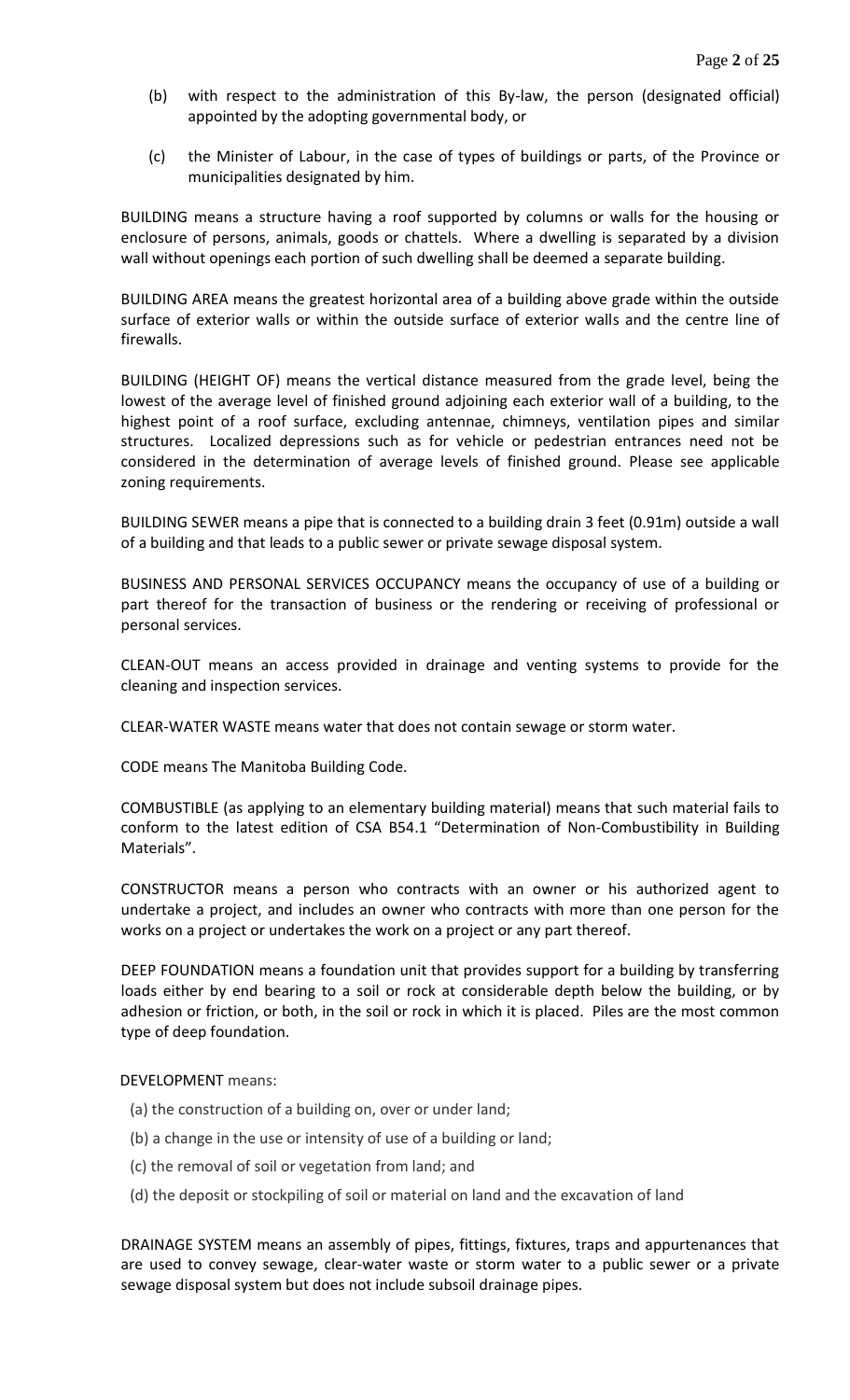DWELLING UNIT means two or more rooms in a dwelling designed for occupancy by one family for living or sleeping purposes and having only one kitchen.

EXCAVATION means the space created by the removal of soil, rock or fill for the purposes of construction.

FIRE COMPARTMENT means an enclosed space in a building that is separated from all other parts of the building by enclosing construction providing a fire separation having a required fire-resistance rating.

FIRE-PROTECTION RATING means the time in hours or fraction thereof that a closure, window assembly or glass block assembly will withstand the passage of flame when exposed to fire under specified conditions of test and performance criteria, or as otherwise prescribed in the code.

FIRE-RESISTANCE RATING means the time in hours or fraction thereof that a material or assembly of materials will withstand the passage of flame and the transmission of heat when exposed to fire under specified conditions of test and performance criteria, or as determined by extension or interpretation of information derived therefrom as prescribed in the code.

FIRE SEPARATION means a construction assembly that acts as a barrier against the spread of fire and may not be required to have a fire-resistance rating or a fire-protection rating.

FIREWALL means a type of fire separation of non-combustible construction which subdivides a building or separates adjoining buildings to resist the spread of fire and which has a fireresistance rating as prescribed in the code and has a structural stability to remain intact under fire conditions for the required fire-rated time.

FIXTURE means a receptacle, appliance, apparatus or other device that discharges sewage or clear-water waste and includes a floor drain.

FOUNDATION means a system or arrangement of foundation units through which the loads from a building are transferred to supporting soil or rock.

FOUNDATION UNIT means one of the structural members of the foundation of a building such as a footing, raft or pile.

GRADE (as applying to the determination of building height) means the average level of finished ground adjoining a building at all exterior walls, as determined by the Engineer of the Area.

HIGH HAZARD OCCUPANCY (see INDUSTRIAL OCCUPANCY, HIGH HAZARD)

INDUSTRIAL OCCUPANCY, HIGH HAZARD (Group F. Division 1) means an industrial occupancy containing sufficient quantities of highly combustible and flammable or explosive materials which, because of their inherent characteristics, constitute a special fire hazard.

INDUSTRIAL OCCUPANCY, MEDIUM HAZARD (Group F. Division 2) means an industrial occupancy in which the combustible content is more than 10 lbs. (4.5 kg) or 100,000 BTU/sq.ft. (1,135,600 kJ/m<sup>2</sup>) of floor area and not classified as high hazard industrial occupancy.

INDUSTRIAL OCCUPANCY, LOW HAZARD (Group F. Division 3) means an industrial occupancy in which the combustible content is not more than 10 lbs. (4.5 kg) or 100,000 BTU/sq.ft. (1,135,600 kJ/m<sup>2</sup>) of floor area.

INSTITUTIONAL OCCUPANCY means the occupancy or use of building or part thereof by persons harboured or detained to receive medical care or treatment, or by persons involuntarily detained.

LOW HAZARD OCCUPANCY (see INDUSTRIAL OCCUPANCY, LOW HAZARD)

MANITOBA ELECTRICAL CODE means the Regulation(s) prescribed under Section 28 of the Manitoba Hydro Act, respecting standards or wiring and other electrical facilities.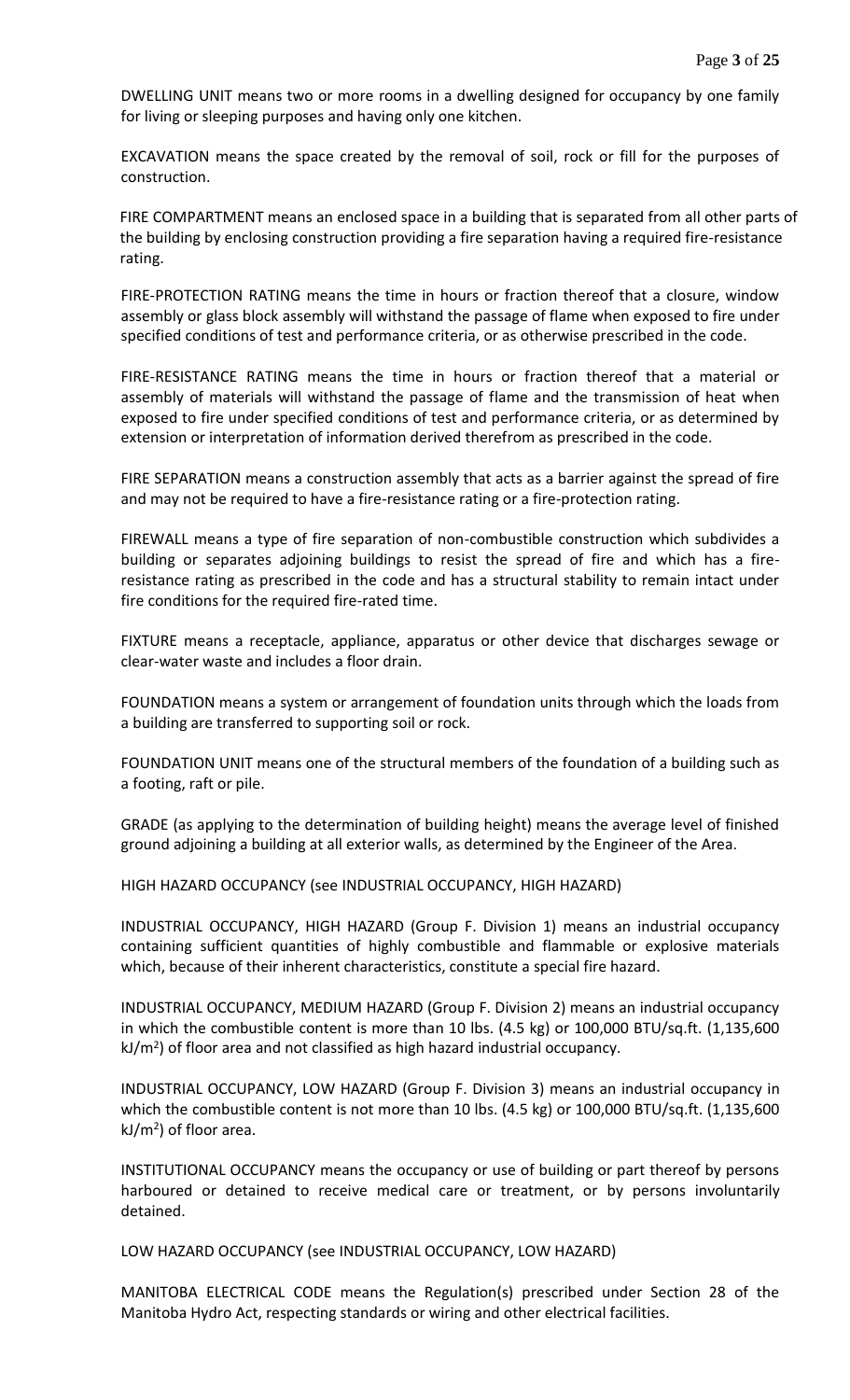#### MEDIUM HAZARD OCCUPANCY (see INDUSTRIAL OCCUPANCY, MEDIUM HAZARD)

MERCANTILE OCCUPANCY means the occupancy or use of a building or part thereof for the displaying or selling of retail goods, wares or merchandise.

MOBILE HOME means portable dwelling inspected by C.S.A. used for long term or permanent accommodation; cannot be licensed under Manitoba Highway Traffic Act.

OCCUPANCY means the use or intended use of a building or part thereof for the shelter or support of persons, animals or property.

OWNER means any person, firm or corporation controlling the property under consideration.

PERMIT means permission or authorization in writing by the authority having jurisdiction to perform work regulated by this By-law and in the case of an occupancy permit, to occupy any building or part thereof.

PERIMETER GRADE BEAM means a sill of structural steel or reinforced concrete atop the foundation of a building and supporting a wall at or near ground level.

PILE means a slender deep foundation made of materials such as wood, steel or concrete or combination thereof, which is either pre-manufactured and placed by driving, jacking, jetting or screwing or cast-in-place in a hole formed by driving, excavating or boring. (Cast-in-place bored piles are often referred to as caissons in Canada.)

PLUMBING CONTRACTOR means a person, corporation or firm that undertakes to construct, extend, alter, renew or repair any part of a plumbing system.

POTABLE means safe for human consumption.

POST AND PAD please refer to "Appendix F".

PRIVATE SEWAGE DISPOSAL SYSTEM means an approved privately-owned plant for the treatment and disposal of sewage (such as a septic tank with an absorption field).

PRIVATE WATER SUPPLY SYSTEM means an assembly of pipes, fittings, valves, equipment and appurtenances that supply water from a private source to a water distributing system.

RELOCATION means the moving of an existing building from one location to another location on the same property.

REMOVAL means the moving of an existing building from one property to another property.

RENOVATION means the reconstruction of all or part of the interior or exterior, or both, of an existing building, where there is no structural, reconstruction, alteration or enlargement of the building.

REPAIR means work done to an existing building for the purposes of maintenance and not amounting to a renovation.

RESIDENTIAL OCCUPANCY means the occupancy or use of a building or part thereof by persons for whom sleeping accommodation is provided but who are not harboured or detained to receive medical care or treatment or are not involuntarily detained.

SANITARY DRAINAGE means a drainage system that conducts sewage.

SERVICE WATER HEATER means a device for heating water for plumbing services.

SEWAGE means liquid waste that contains animal, mineral or vegetable matter.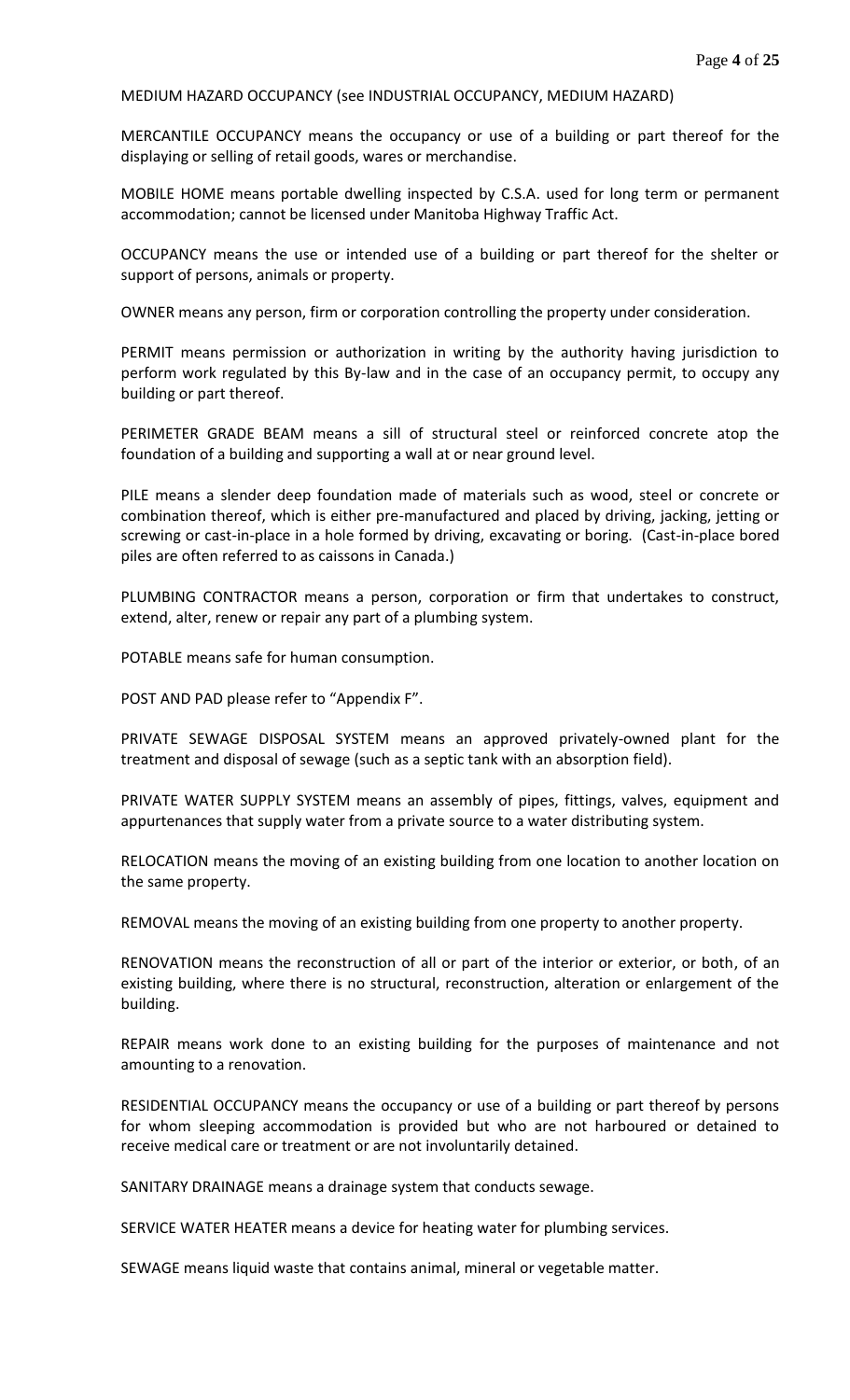SIGN means any writing (including letter or word), pictorial representation (including illustration or decoration), emblem (including device, symbol or trademark), flag (including banner or pennant), or any other figure of similar character which:

- (a) is a structure or any port thereof, or is attached to, painted on, or in any other manner represented on a building;
- (b) is used to announce, direct attention to, or advertise, and
- (c) is visible from outside a building but shall not include show windows as such.

STOREY means that portion of a building included between the surface of any floor and the surface of the floor next above it, or if there be no floor above it, then the space between such floor and the ceiling next above it, but does not include a cellar.

STOREY, FIRST means the storey with its floor closest to grade and having its ceiling more than 6ft. (1.8 m) above grade.

STREET means a public thoroughfare over thirty-three feet (10.15 m) in width, which affords principal means of access to abutting property.

SUBSOIL DRAINAGE PIPE means a pipe that is installed underground to intercept and convey subsurface water.

TRAILER means a mobile home which can be licensed under the Manitoba Highway Traffic Act, used for short term accommodation, temporary use only during construction phase to a maximum of one year with prior approval from council.

TRAP means a fitting or device that is designed to hold a liquid seal that will prevent the passage of gas but will not materially affect the flow of liquid.

TRAP DIP means the lowest part of the upper interior surface of the trap.

TRAP SEAL means the vertical distance between the trap dip and the trap weir.

TRAP WEIR means the highest part of the lower interior surface of a trap.

UNSAFE CONDITION means any condition that could cause undue hazard to life, limb or health of any person authorized or expected to be on or about the premises.

VENT PIPE means a pipe that is part of a venting system.

VENTING SYSTEM means an assembly of pipes and fittings that connects a drainage system with outside air for circulation of air and the protection of trap seals in the drainage system.

WATER DISTRIBUTION SYSTEM means an assembly of pipes, fittings, valves and appurtenances that conveys water from the water service pipe or private water supply system to water supply outlets, fixtures, appliances and devices.

WATER SERVICE PIPE means a pipe that conveys water from a public water main or private water source to the inside of the building.

### **SECTION 4: PROHIBITIONS**

4.1 Any person who fails to comply with any order or notice issued by the authority having jurisdiction, or who allows a violation of the code to continue, contravenes the provisions of this By-law.

4.2 No person shall work or authorize or allow work to proceed on a project for which a permit is required unless a valid permit exists for the work to be done.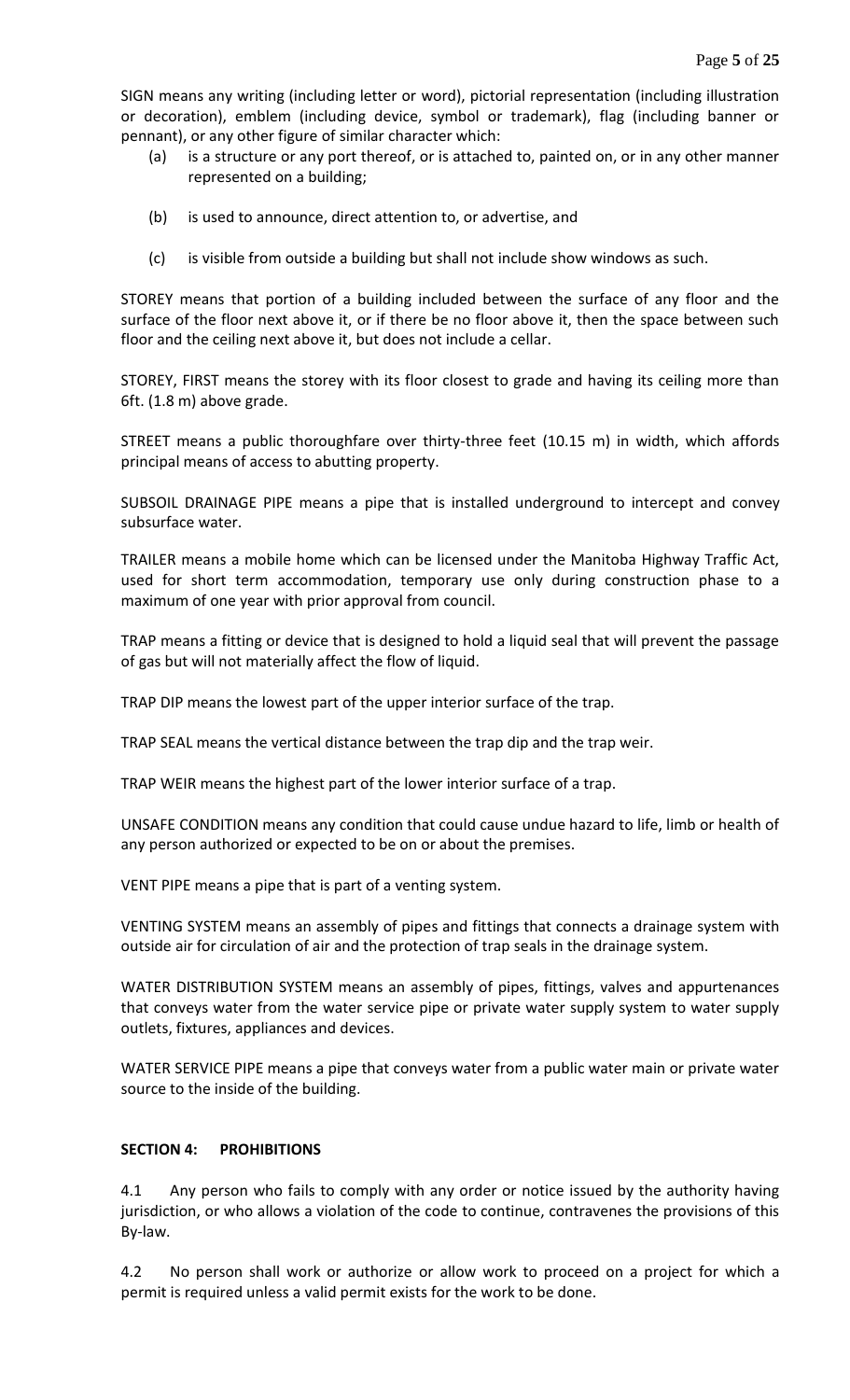4.3 No person shall deviate from the approved plans and specifications forming a part of the building permit, or omit or fail to complete, prior to occupancy, work required by the said approved plans and specifications, without first having obtained in writing the approval of the authority having jurisdiction to do so.

4.4 No person shall occupy or allow the occupancy of any building, or part thereof, unless the owner has obtained an occupancy permit from the authority having jurisdiction.

4.5 No person having authority in the construction, reconstruction, demolition, alteration, removal, relocation or occupancy of a building shall cause, allow or maintain any unsafe condition.

4.6 No personal shall excavate or undertake work on, over or under public property, or erect or place any construction or work or store any materials thereon, without approval having first been obtained in writing from the appropriate government authority.

4.7 No person shall allow the property boundaries of a building lot to be so changed as to place a building or part thereof in contravention of the code unless the building or part thereof is so altered, after obtaining the necessary permit, so that no contravention will occur as a result of the change of the property boundary or approved grades.

4.8 Any person who knowingly submits false or misleading information contravenes this Bylaw.

# **SECTION 5: DUTIES AND RESPONSIBILITIES OF THE OWNER**

5.1 Every owner shall allow the authority having jurisdiction to enter any building or premises at any reasonable time for the purpose of administering and enforcing the code and this By-law.

5.2 Every owner shall obtain all permits or approvals required in connection with proposed work, prior to commencing the work to which they relate.

5.3 Every owner shall:

- (a) ensure that the plans and specifications on which the issue of the building permit was based are available continuously at the site of the work for inspection during working hours by the authority having jurisdiction, and that the permit, or true copy thereof, is posted conspicuously on the site during the entire execution of the work.
- (b) keep visible at all times during construction the street number of the premises in figures at least three (3) inches (7.5 cm) high and visible from the street or sidewalk.

5.4 Every owner shall give notice to the authority having jurisdiction of the dates on which he intends to begin work prior to commencing work on the building site.

5.5 Every owner shall give notice in writing to the authority having jurisdiction, prior to commencing the work, listing

- (a) The name, address and telephone number of
	- i) the constructor or other person in charge of the work,
	- ii) the engineer or architect reviewing the work, and
	- iii) any inspection or testing agency engaged to monitor the work.
- (b) Any change in or termination of employment of such persons during the course of the construction immediately that such change or termination occurs.
- 5.6 Every owner shall give notice to the authority having jurisdiction
	- (a) of intent to do work that has been ordered to be inspected during construction,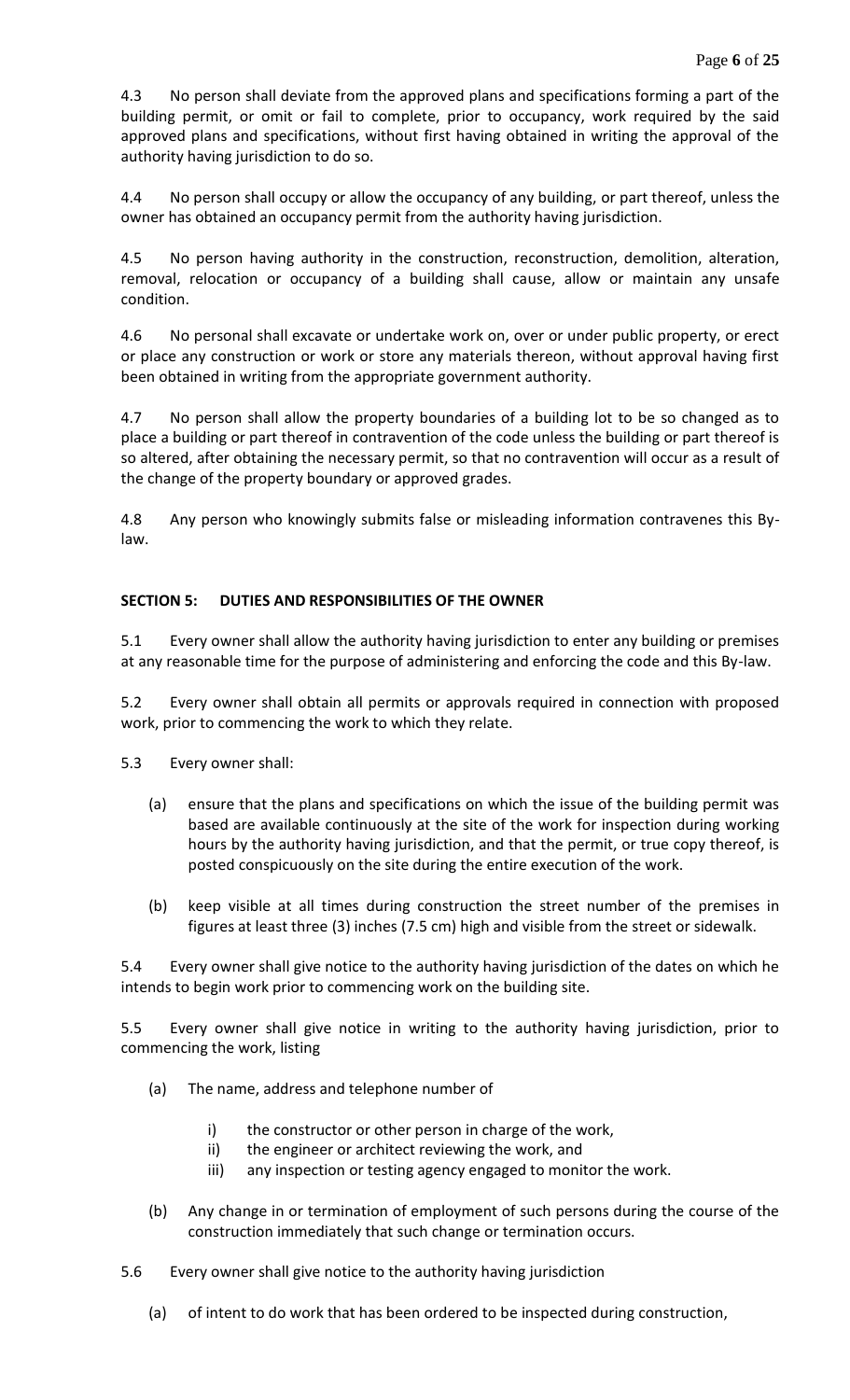- (b) of intent to cover work that has been ordered to be inspected prior to covering, and
- (c) when work has been completed so that a final inspection can be made.
- 5.7 Every owner shall give notice in writing to the authority having jurisdiction
	- (a) immediately that any change in ownership or change in address of the owner occurs prior to the issuance of an occupancy permit, or certificate of occupancy, and
	- (b) prior to occupying any portion of the building if it is to be occupied in stages.

5.8 Every owner shall give such other notice to the authority having jurisdiction as may be required by the provisions of the Code or this By-law.

- 5.9 TESTS
- (a) Every owner shall make or have made at his own expense tests or inspections as necessary to prove compliance with the code, and shall promptly file a copy of all such test or inspection reports with the authority having jurisdiction.
- (b) To the extent that is possible all tests required by the authority having jurisdiction shall be carried out by the owner in accordance with recognized standard test methods. In the absence of such standard test methods the authority having jurisdiction may specify the test procedure to be followed.
- (c) Where tests of any materials are made to ensure conformity with the requirements of the code, records of the test data shall be kept available by the owner or his agent for inspection during the construction of the building and for such period thereafter as required by the authority having jurisdiction.

5.10 Every owner shall provide an up-to-date survey of the building site when and as required by the authority having jurisdiction.

5.11 When required by the authority having jurisdiction, every owner shall uncover and replace at his own expense any work that has been covered contrary to an order issued by the authority having jurisdiction.

5.12 Every owner is responsible for the cost of repair of any damage to public property or works located thereon that may occur as a result of undertaking work for which a permit was required by this By-law.

5.13 No owner shall deviate from the requirements of the conditions of the permit without first obtaining from the authority having jurisdiction permission in writing to do so.

5.14 Every owner shall obtain an occupancy permit or certificate of occupancy from the authority having jurisdiction prior to any occupancy of a building or part thereof after construction, partial demolition or alteration of that building.

5.15 Every owner shall ensure that no unsafe condition exists or will exist, become undertaken or not completed, should occupancy occur prior to the completion of any work being undertaken that requires a permit.

5.16 When required by the authority having jurisdiction, every owner shall provide a letter to certify compliance with the requirements of the Code and of any permits required.

5.17 The granting of a permit, the approval of the drawings and specifications or inspections made by the authority having jurisdiction, shall not in any way relieve the owner of a building from full responsibility for carrying out the work or having the work carried out and for maintaining the building in accordance with the requirements of the Code, including ensuring that the occupancy of the building, or any part thereof, is in accordance with the terms of the occupancy permit or certificate of occupancy.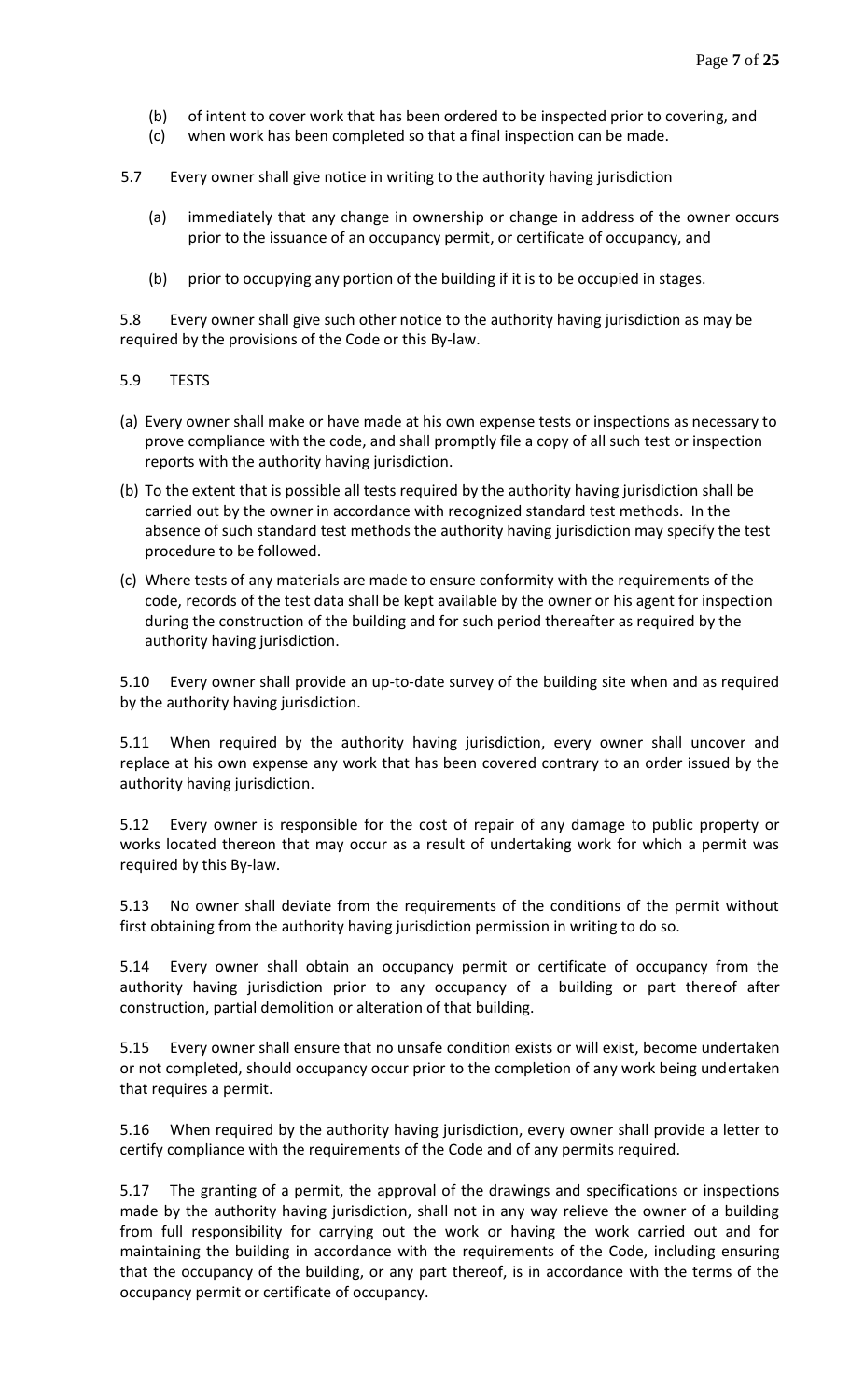5.18 No permit or license issued pursuant to this By-law, no approval of plans or specifications of work done or to be done in connection with a sign or any inspection of such work shall relieve the permitted, licensee or owner of the sign from full responsibility for the carrying out of the work and maintaining the sign in accordance with the Code.

5.19 When a building or part thereof is in an unsafe condition, the owner shall immediately take all necessary action to put the building in safe condition. All buildings or structures, existing and new, and all parts thereof shall be maintained in a safe condition. All devices, or safeguards which are required by the Code in a building or structure when erected, altered, or repaired, shall be maintained in good working order. The owner or his designated agent shall be responsible for the maintenance of such building or structures.

# **SECTION 6: DUTIES AND RESPONSIBILITIES OF THE CONSTRUCTOR**

6.1 Every constructor shall ensure that all construction safety requirements of the Code are complied with.

6.2 Every constructor is responsible for ensuring that no excavation or other work is undertaken on public property, and that no building is erected or materials stored in whole or in part thereon without approval first having been obtained in writing from the appropriate government authority.

6.3 Every constructor is responsible jointly and severally with the owner for the work actually undertaken.

# **SECTION 7: DUTIES AND RESPONSIBILITIES OF THE AUTHORITY HAVING JURISDICTION**

7.1 The authority having jurisdiction is responsible for the administration and enforcement of the Code and this By-law.

7.2 The authority having jurisdiction shall keep copies of all applications received, permits and orders issued, inspections and tests made, and of all papers and documents connected with the administration of the Code and this By-law for such time as other regulations require.

7.3 The authority having jurisdiction shall accept any construction or condition that lawfully existed prior to the effective date of the Code provided that such construction or condition does not constitute an unsafe condition.

7.4 The authority having jurisdiction shall issue in writing such notices or orders as may be necessary to inform the owner where a contravention of the Code or this By-law has been observed.

7.5 The authority having jurisdiction shall issue to the owner an order or notice in writing to correct any unsafe condition observed in any building.

7.6 The authority having jurisdiction shall provide, when requested to do so all reasons for refusal to grant a permit.

7.7 The authority having jurisdiction shall answer such relevant questions as may be reasonable with respect to the provisions of the Code or this By-law when requested to do so but except for standard design aids shall refrain from assisting in the layout of any work and from acting in the capacity of an engineering or architectural consultant.

7.8 The authority having jurisdiction shall issue a permit to the owner, constructor or agent when, to the best of his knowledge, the applicable conditions as set forth in the Code have been met.

### **SECTION 8 POWERS OF THE AUTHORITY HAVING JURISDICTION**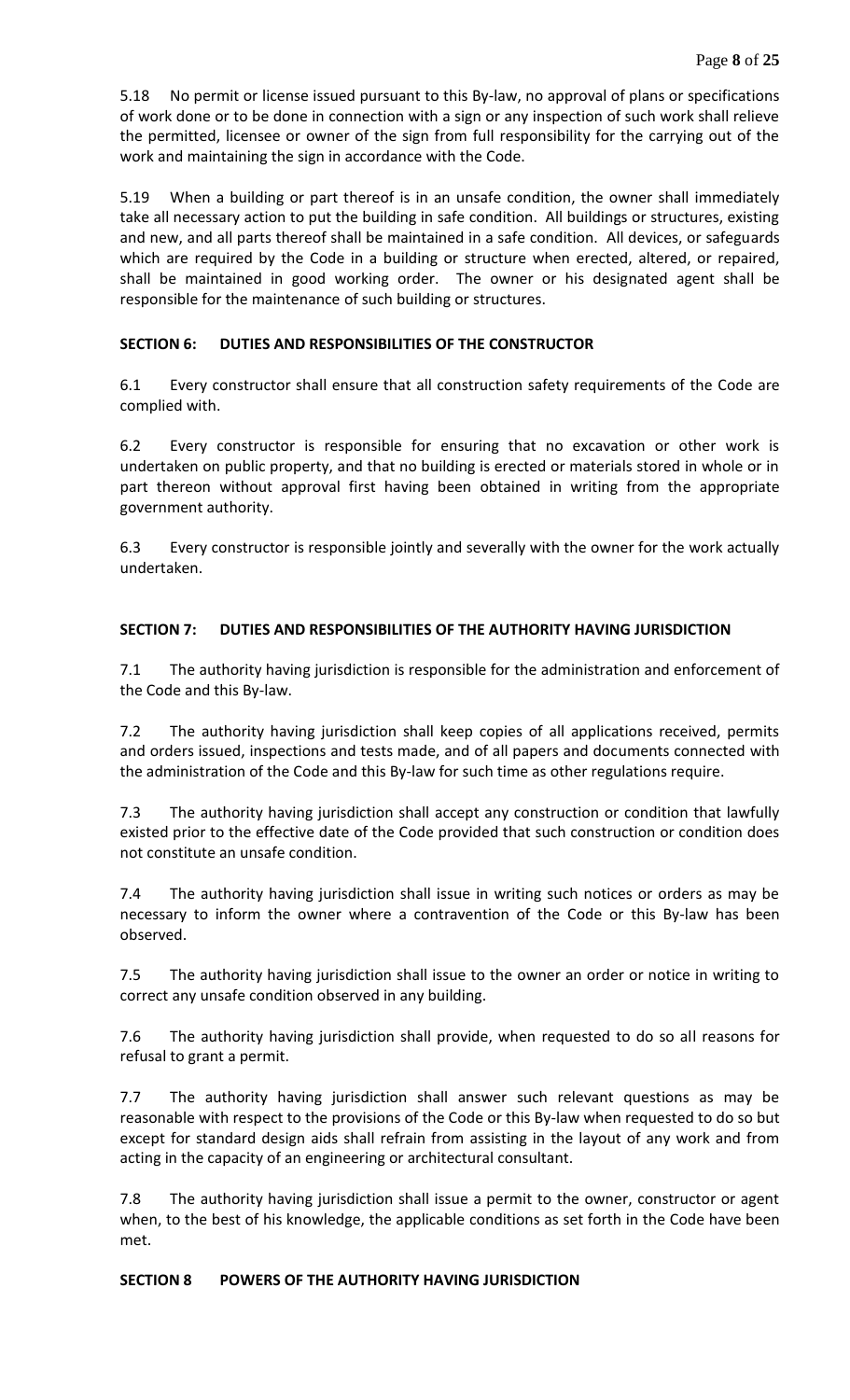8.1 The authority having jurisdiction may enter any building or premises at any reasonable time for the purpose of administering or enforcing the Code or this By-law.

8.2 The authority having jurisdiction is empowered to order:

- (a) a person who contravenes the Code to comply with the Code within the time period specified;
- (b) work to stop on the building or any part thereof if such work is proceeding in contravention of the Code or this By-law, or any condition under which the permit was issued, or if there is deemed to be an unsafe condition. Upon issuance of order to stop work, work shall be immediately stopped. The stop work order shall be in writing and shall be given or mailed by registered mail to the owner or the owner's agent or to the person in charge personally and shall state the conditions under which the work may be resumed;
- (c) the removal of any unauthorized encroachment on public property;
- (d) the removal of any building or part thereof constructed in contravention of the Code;
- (e) the cessation of any occupancy in contravention of the Code, and
- (f) the cessation of any occupancy if any unsafe condition exists because of work being undertaken or not completed.

8.3 The authority having jurisdiction may authorize the complete or partial demolition or removal at the expense o the owner thereof, a building which, in his opinion has been constructed in contravention of the Code or any by-law and to provide that the cost of such demolition or removal as certified by the authority having jurisdiction may be added to the taxes on the land occupied by such building and collected as other taxes.

8.4 The authority having jurisdiction may by written notice, require the owner of a building, or other person acting for the owner in request thereof, to comply within a specified period of time to have the specified building made to conform with the Code in such respects as are specified in the notice. Omission to give such notice, however, shall not prevent any owner or other person from being prosecuted for breach of the Code.

8.5 The authority having jurisdiction may direct that tests of materials, equipment, devices, construction methods, evidence or proof be submitted at the expense of the owner, where such evidence or proof is necessary to determine whether the material, equipment, device, construction or foundation condition meets the requirements of the Code.

8.6 The authority having jurisdiction may require any owner to submit an up-to-date plan of survey prepared by a registered land surveyor which shall contain sufficient information regarding the site and the location of any building

- (a) to establish before construction begins that all requirements of the Code in relation to this information will be complied with, and
- (b) to verify upon completion of the work that all such requirements have been complied with.

8.7 Except in the case of a building three (3) storeys or less in height, having building area not exceeding 6,000 square feet (558  $m^2$ ) and which is to be used for Residential, Business and Personal Service, Merchantile, and Medium and Low Hazard Industrial Occupancies, the owner shall appoint an architect(s) and/or engineer(s) entitled to practice in the Province of Manitoba, skilled in the appropriate section of the work concerned, which consultant(s) shall be responsible for the preparation of drawings and specifications and for the inspection of construction to ensure conformity with the drawings, specifications and the applicable sections of the Code.

8.8 Notwithstanding the above, where in the opinion of the authority having jurisdiction any building requires the services of a consultant to ensure conformance with the Code, the owner shall hire a qualified consultant to perform all the services described above.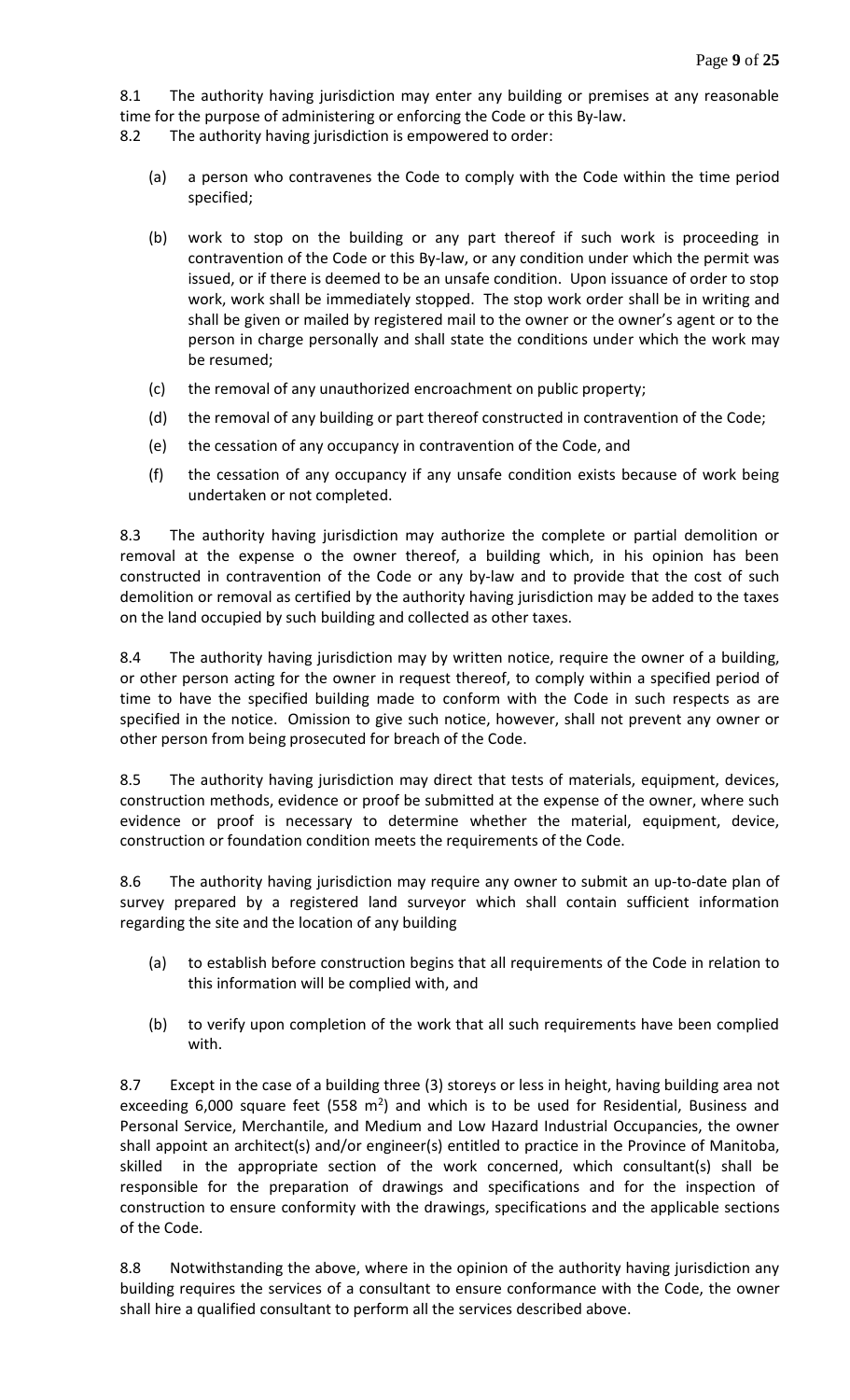8.9 Where the construction of a building will not be supervised by the person responsible for its design as provided for in Part 4 of the Code, the name and address of the person who will supervise the construction shall be submitted with the application to build and notice shall be given to the authority having jurisdiction of any subsequent change of said person or of address whenever any such change takes place.

8.10 Where the character or the proposed work requires technical knowledge, such as reinforced concrete, steel, timber construction, trusses and others, the authority having jurisdiction may require that the plans and specifications be prepared and sealed, and the construction inspected by an engineer entitled to practice in the Province of Manitoba.

8.11 The authority having jurisdiction may issue a permit at the risk of the owner, with conditions if necessary to ensure compliance with the Code and any other applicable regulation or by-law to excavate or to construct a portion of a building before the entire plans of the whole project have been submitted or approved.

8.12 The authority having jurisdiction may refuse to issue any permit

- (a) whenever information submitted is inadequate to determine compliance with the provisions of the Code, or
- (b) whenever incorrect information is submitted, or
- (c) that would authorize any building work or occupancy that would not be permitted by the Code, or
- (d) that would be prohibited by any other standard, by-law, act or regulation, or
- (e) to any person who has failed within a specified period of time to remedy a defect in construction under a building permit previously issued to him, after having been notified that such defect exists; or
- (f) where, in his opinion, the results of the tests referred to in Section 9 are not satisfactory, or
- (g) to any person who has failed to pay any fees due and owing to the municipality under this By-law.
- (h) to any person who, in the opinion of the authority having jurisdiction, is not capable of performing the work required in a reasonable, responsible and acceptable manner. In such a case a project manager or knowledgeable contractor may be hired to manage and/or perform the work required.

8.13 The authority having jurisdiction may issue a permit for the entire project conditional upon the submission, prior to commencing the work thereon, of additional information not available at the time of issuance, if such data are of secondary importance, and are of such nature that the withholding of the permit until its availability would unreasonably delay the work.

- 8.14 The authority having jurisdiction may revoke a permit if:
	- (a) there is a contravention of any condition under which the permit was issued;
	- (b) the permit was issued in error, or
	- (c) the permit was issued on the basis of incorrect information.

#### 8.15 VALUATION

(a) The permit applicant shall place a value on the cost of the work for the purpose of obtaining permit.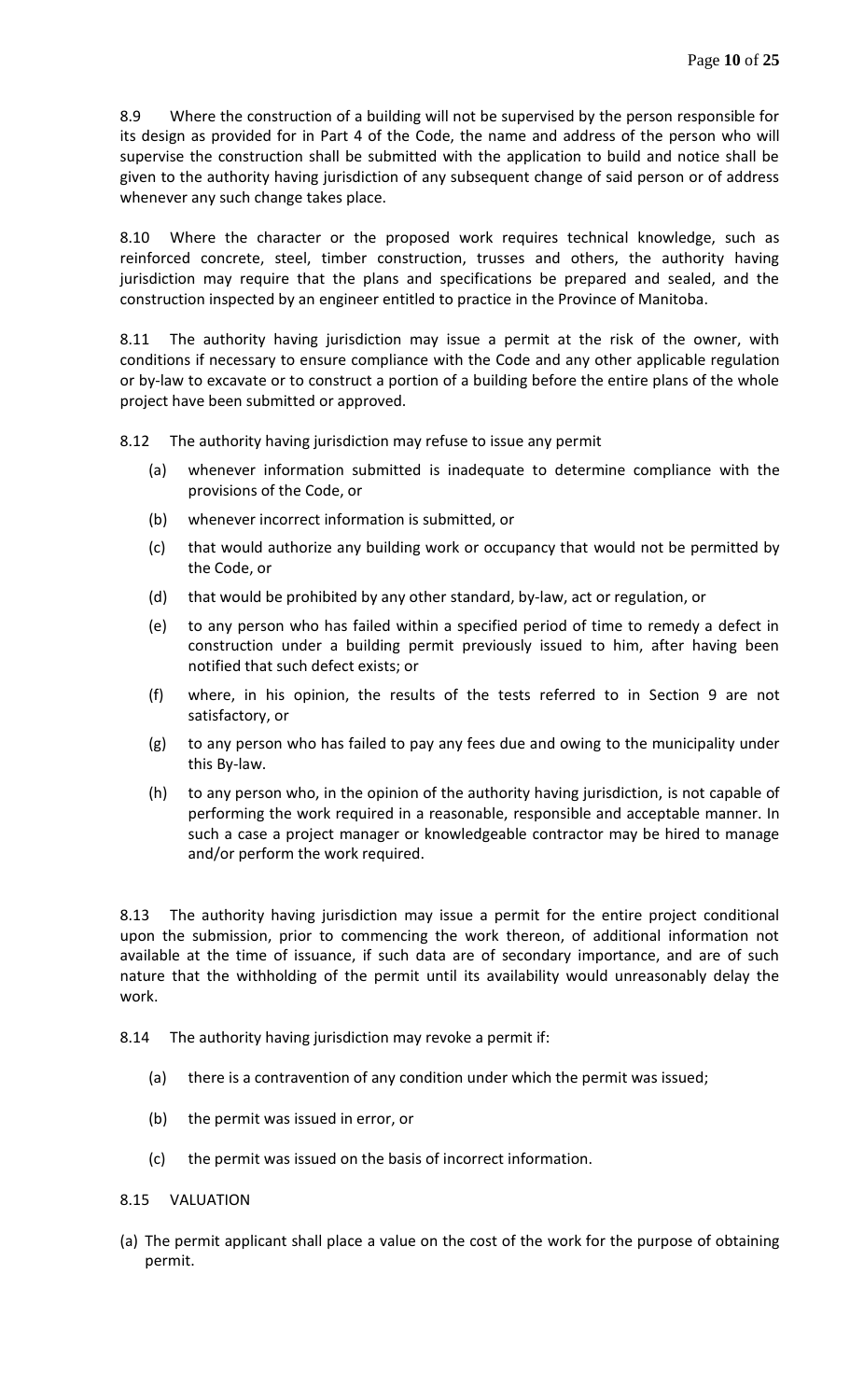- (b) The valuation on a building permit shall mean the total monetary worth of all construction of work including all paintings, papering, roofing, electrical work, plumbing, permanent or fixed heating equipment, elevator equipment, fire sprinkler equipment, and any permanent equipment and all labour, materials and other devices entering into and necessary to the prosecution of the work in its completed form. No portion of any building including mechanical, electrical and plumbing work, shall be excluded from the valuation of the building permit because of any other permits required by any governing by-law, regulation or agency.
- (c) Notwithstanding the provisions of Article (b) above, the valuation for a building permit in the case of a removal or relocation shall include the cost to move the building, excavation at the new site, cleaning and leaving the former site in the condition specified in the Code and alterations or repairs to the building.
- (d) In the case of erection, alteration or enlargement of any sign or encroachment, the valuation shall reflect the cost of any contract for the prosecution of the work with all contractors which shall include all labour costs, materials, and devices necessary to complete the work.
- (e) The determination of value or valuation shall be made by the authority having jurisdiction and shall be the reproduction cost without depreciation and without regard to any loss occasioned from fire, used material or other causes.
- (f) Every owner, architect, engineer, contractor or builder, having contracted for or having performed or supervised any work of construction, alteration or repairs on any land, or the agent of such person, shall give, in writing over his signature when requested by the authority having jurisdiction all the information in his power with respect to the cost of the work.

8.16 The authority having jurisdiction may issue an occupancy permit, subject to compliance with provisions to safeguard persons in or about the premises, to allow the occupancy of a building or a part thereof for the approved use, prior to commencement or completion of the construction or demolition work.

### 8.17 UNSAFE CONDITIONS

- (a) Any building or structure, that is in an unsafe condition in that it is liable to fall, or to cause an explosion or to cause damage or injury to any person or property, or, in that it constitutes a fire hazard, or that in the case of a well, excavation, or opening, is not properly covered or guarded, or that in the opinion of the authority having jurisdiction is so dilapidated, out of repair, or otherwise in such condition that it is a trap for persons or animals, shall not be allowed to remain in such condition but shall be demolished, removed, guarded, or put in a safe condition to the satisfaction of the authority having jurisdiction.
- (b) If in the opinion of the authority having jurisdiction a building or structure is in an unsafe condition or a well, excavation, or opening is not properly covered or guarded, as set out in Sentence (a) above, the authority having jurisdiction may serve a written notice on the owner, occupier, agent, or person in charge of the building or structure, or a well, excavation or opening, by registered mail or personal notice to the last known address describing the building or structure or well, excavation or opening requiring him to have it demolished, guarded, covered, or put in a safe condition forthwith to the satisfaction of the authority having jurisdiction.
- (c) Without affecting any other remedy that the municipality may have on default of compliance with a notice given under articles (b) and (e) the authority having jurisdiction may, in the case of a building or structure, cause the same, covered, guarded, or put in a safe condition as may be deemed expedient and necessary, and that the cost of the work may be recovered by the municipality by summary process of law, and shall also be a lien upon the building or structure and the material thereof and upon the lot or parcel of land occupied by the said building or structure or by the said well, excavation or opening, and that the cost when certified by the authority having jurisdiction may be added to the taxes on the land or on the building or structure and may be collected in the same manner as other municipal taxes are collected.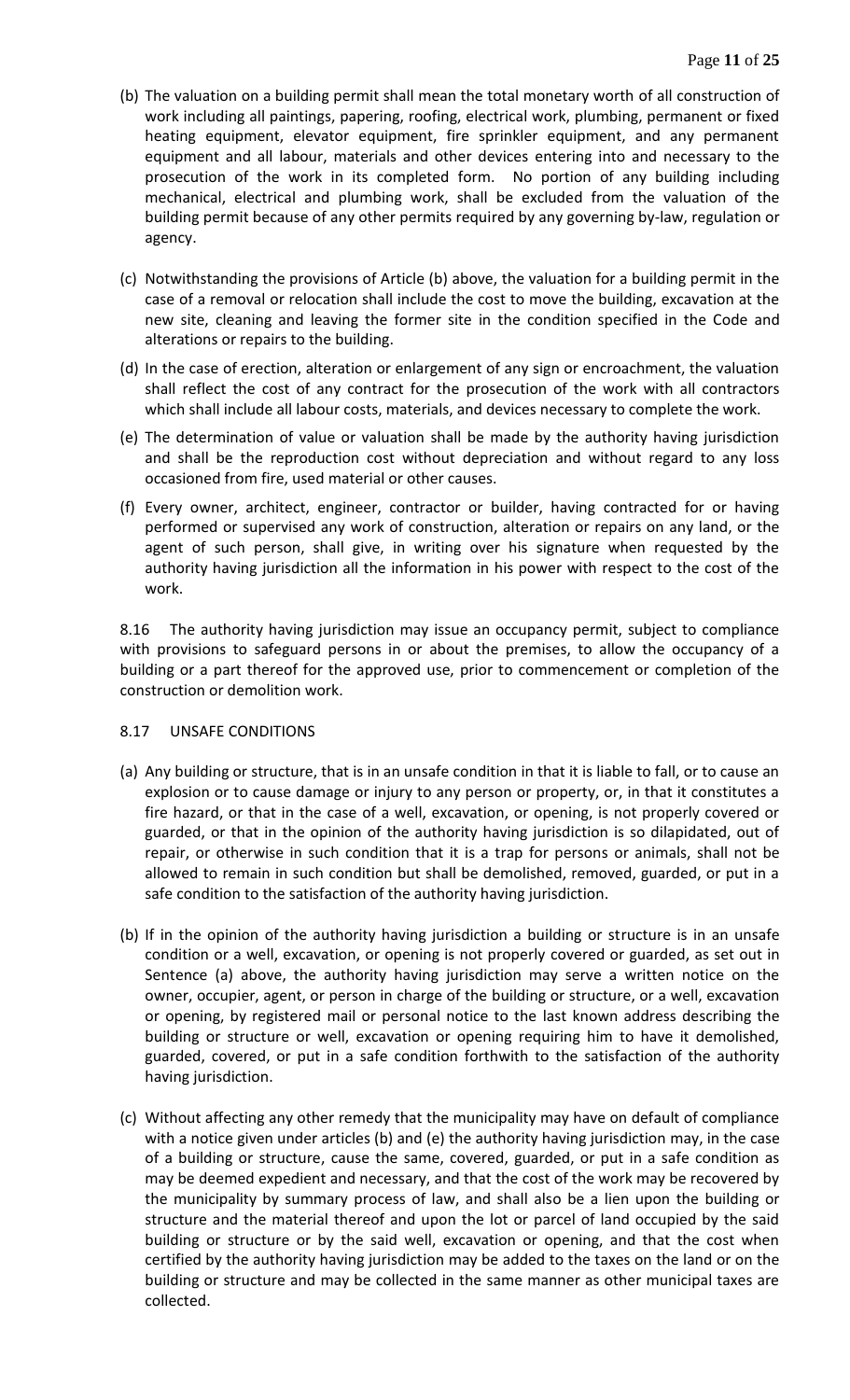- (d) Where, upon noncompliance with any notice given under articles (b) and (e), the authority having jurisdiction causes the building or structure to be demolished, the municipality may sell the material, fixtures, and other salvage therefrom and apply the price received therefrom towards paying the cost of the demolition and the balance, if any shall be applied toward paying any taxes owing in respect to the property, after encumbrances and lien holders, if any, in the order of their priority and the surplus, if any, shall be paid to the owner of the property.
- (e) Where the authority having jurisdiction is unable, as set forth in article (b) to locate the owner, occupier, agent, or person in charge of the building or structure, or of well, excavation or opening, or in cases where service as aforesaid is impracticable, the unsafe notice shall be posted by affixing two copies thereof in a conspicuous place on the premises, and such procedure shall be deemed the equivalent of personal notice.

8.18 Before issuing an occupancy permit, the authority having jurisdiction may require the owner to provide letters to certify that the requirements of the code and the necessary permits have been met.

8.19 The Building Inspector or any of his assistants charged with the enforcement of this Bylaw while acting for the municipality shall not thereby render themselves liable personally, and are hereby relieved from all personal liability for any damage that may accrue to persons or property as a result of any act required or permitted in the discharge of their official duties. Any suit instituted against any officer or employee because of an act performed by him in the lawful discharge of his duties and under the provisions of this By-law shall be defended by the legal representative of the municipality until the final termination of the proceedings. In no case shall the Building Inspector or any of his assistants be liable for costs in any action, suit or proceeding that may be instituted in pursuance of the provisions of this By-law and any officer of the Inspections Departmental citing in good faith and without malice, shall be free from liability for acts performed under any of its provisions or by reason of any act or omission in the performance of his official duties in connection therewith.

### **SECTION 9: TESTS AND CONSTRUCTION REVIEW**

### 9.1 TESTS

- (a) All required tests of materials shall be conducted according to the appropriate methods found in the standards listed in the code, or in the absence of these, as specified by the authority having jurisdiction or other authority acceptable to him.
- (b) All tests shall be conducted and reports thereon prepared at the expense of the owner.
- (c) Laboratory tests shall be conducted by a laboratory acceptable to the authority having jurisdiction.

#### 9.2 CONSTRUCTION REVIEW

- (a) Whenever general review, during construction, by an architect or engineer is required by the code, such review shall be to standards satisfactory to the authority having jurisdiction.
- (b) Upon completion of the work for which review was required, a report shall be submitted to the authority having jurisdiction by the architect or engineer stating what was reviewed and where applicable, construction conforms to the Code.

### **SECTION 10: PERMITS REQUIRED**

- 10.1 A permit is required whenever work regulated by the code is to be undertaken.
- 10.2 An owner, agent or person in charge shall not commence or cause to be commenced:
	- (a) the erection or construction of any building or structure, or portion thereof;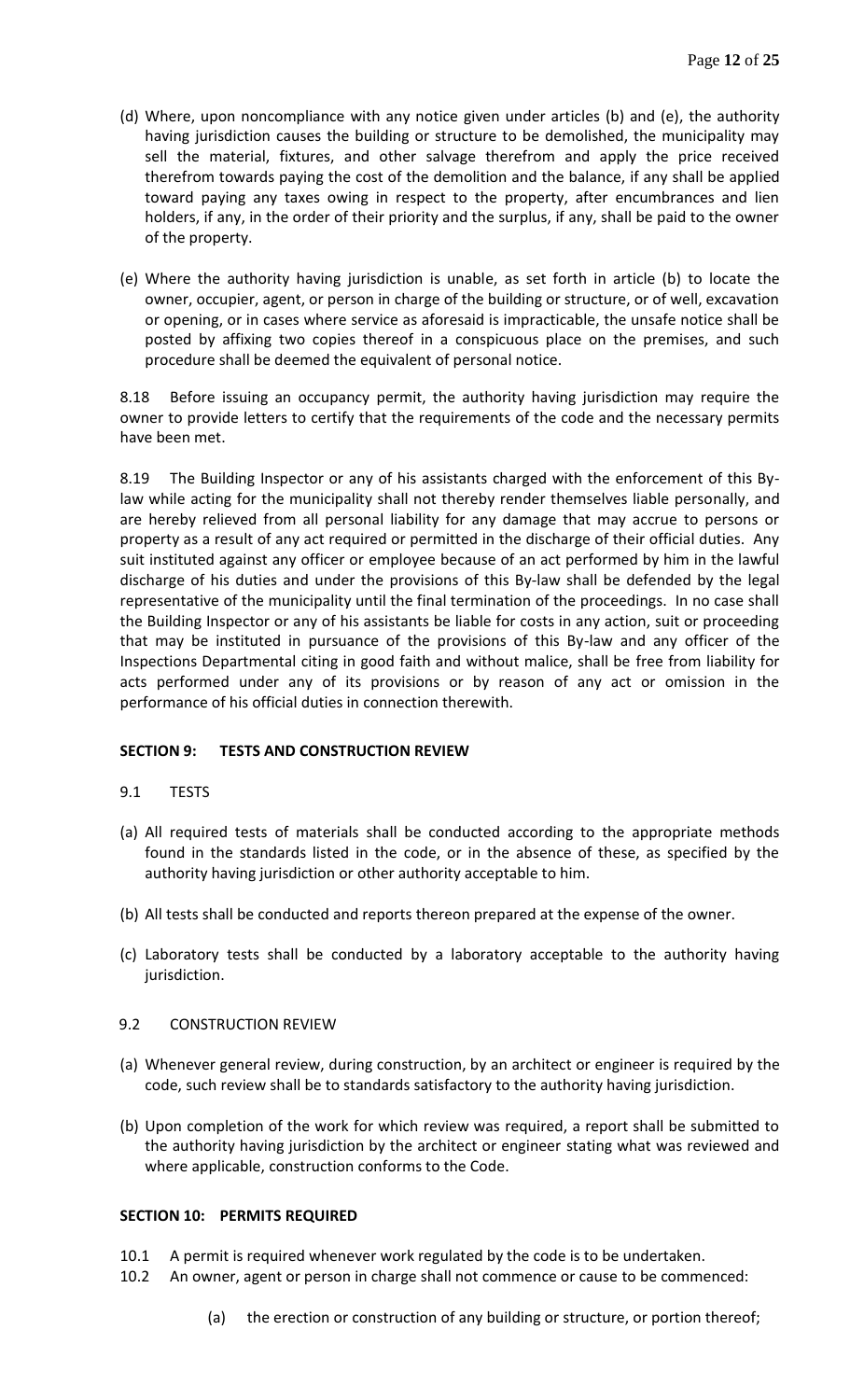- (b) the addition, extension, improvement, alteration or conversion of any building or structure, or portion thereof;
- (c) the repair of any building or structure, or portion thereof;
- (d) the relocation or removal or demolition of any building or structure, or portion thereof;
- (e) the excavation of any land for any purpose of erecting or locating on or above it any building structure;

Unless the required permit has first been obtained from the authority having jurisdiction as provided.

10.3 Notwithstanding the provisions of Section 14, any owner, agent or person in charge, who commences work without first having obtained a permit therefore, is guilty of an offence and shall be liable on a summary conviction to a fine as prescribed in Appendix "C" for each day such work is continued without a permit.

#### 10.4 PLUMBING PERMIT

- (1) Every application for a plumbing permit shall be accompanied by a specification or description of the proposed work.
- (2) When required by the authority having jurisdiction, the application shall also be accompanied by
	- (a) a plan that shows the location and size of every building drain, and of every trap and clean-out fitting that is on a building drain,
	- (b) a sectional drawing that shows the size and location of every soil or waste pipe, trap and vent pipe, and
	- (c) a plan that shows a layout of the potable water distribution system including pipe sizes and valves.
- (3) Except as provided in Sentence (4) below, a plumbing system shall not be constructed, extended, altered, renewed or repaired or a connection made to a sewer unless a permit to do so has been obtained. Interim authority to commence, pending delivery of a permit, may be given in writing by the authority having jurisdiction.
- (4) A permit is not required when a valve, faucet, fixture or service water heater is repaired or replaced, a stoppage cleared or a leak repaired if no change to the piping is required.
- (5) A permit shall be issued only to a homeowner or plumbing contractor who meets the qualifications that are prescribed by the municipality in which the Code is enforced.

### 10.5 CERTIFICATE OF PLUMBING INSPECTION APPROVAL

(1) When a plumbing system has been completed and has been approved, the authority having jurisdiction, when requested, shall issue a certificate of plumbing inspection approval to the owner and to the plumbing contractor.

### 10.6 ELECTRICAL PERMIT

- (1) The requirements for the issuance of an electrical permit shall be as set forth in the Manitoba Electrical Code.
- 10.7 SIGN PERMIT
	- (a) No alteration or addition or any erection or re-erection of signs including any of the accessories shall be made unless the owner of the building or site upon which such sign is erected or his agent has obtained a permit.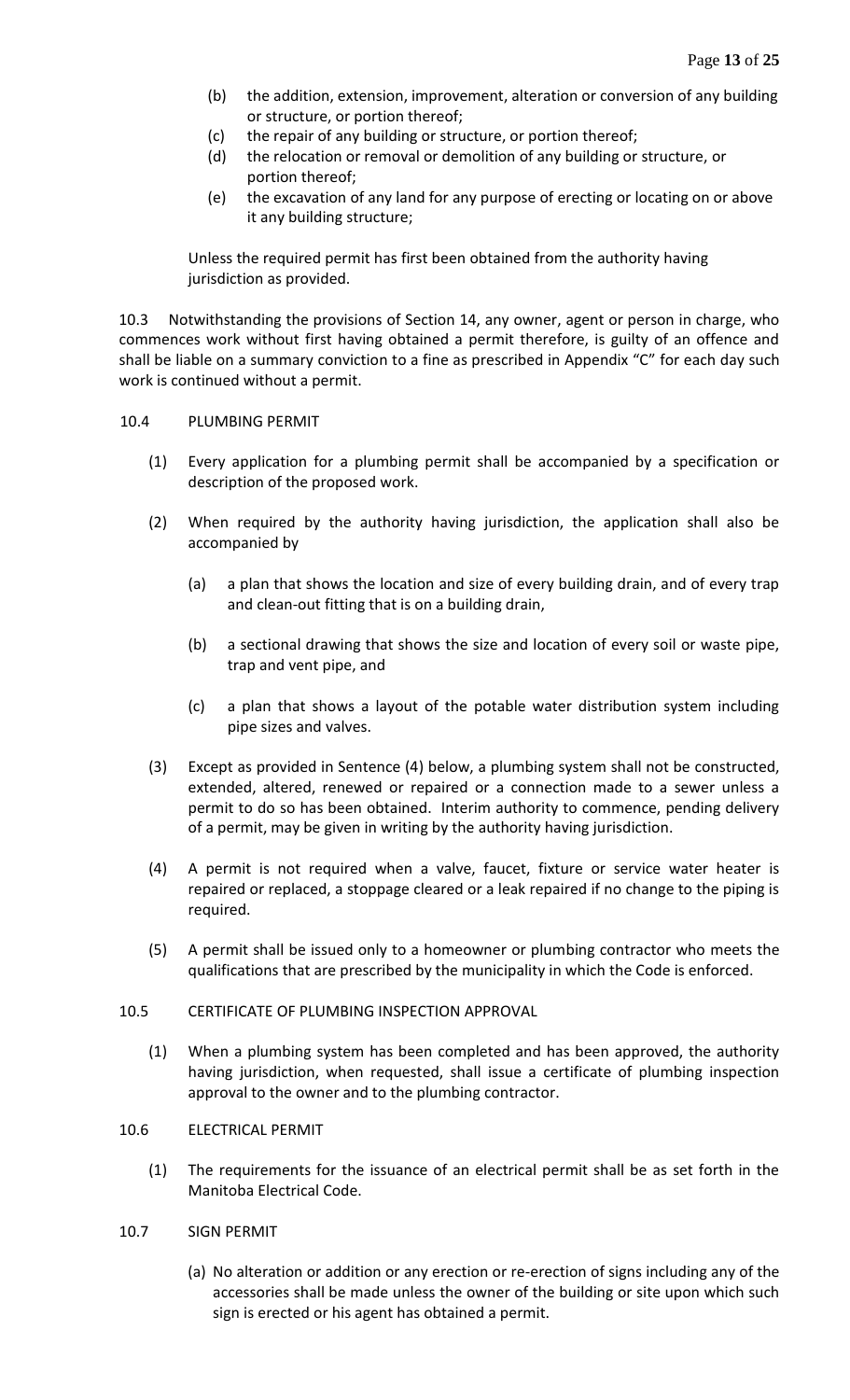- (b) Permits, in addition to permits required in this subsection with respect to building components and services, may be required by the authority having jurisdiction.
- (c) The application for a sign permit shall be made on the prescribed form.

#### **SECTION 11: APPLICATION FOR PERMITS**

11.1 To obtain any permit or certification authorized herein, the owner shall file application in writing on a prescribed form.

11.2 All applications for permits or certificates shall be accompanied by the required fee specified in Appendix A.

11.3 An application for a permit may be deemed to have been abandoned six months after the date of filing, unless such application has been proceeded with.

#### 11.4 BUILDING PERMIT APPLICATION

- (1) Except as otherwise allowed by the authority having jurisdiction, every application for a building permit shall:
	- (a) identify and describe in detail the work and major occupancy to be covered by the permit for which application is made,
	- (b) describe the land on which the work is to be done by a description that will readily identify and locate the building lot,
	- (c) include plans and specifications, unless otherwise approved by the authority having jurisdiction,
	- (d) state the valuation of the proposed work and be accompanied by the required fee, based on square footage, and
	- (e) state the names, addresses and telephone numbers of the owner, architect, engineer or other designer and constructor,
	- (f) include proof of approval from the appropriate authority having jurisdiction when necessary; and
- (2) An application for a building permit for the construction of a metal clad building or additions thereto shall have the approval of the authority having jurisdiction before the permit is issued, except that such approval is not required for the use of factory finished cladding.
- 11.5 CONDITIONS UNDER WHICH PERMITS ARE REVOKED OR TERMINATED
	- (1) A permit shall expire and the right of an owner under the permit shall terminate if:
		- (a) the work authorized by the permit is not commenced within six (6) months from the date of issuance of the permit and actively carried out thereafter, or
		- (b) work is suspended for a period of six (6) months.
		- (c) construction must be completed within two (2) years from date of issuance of permit.
		- (d) a permit may be renewed for six (6) months in the case of clause (a) or (b) upon application, without charge.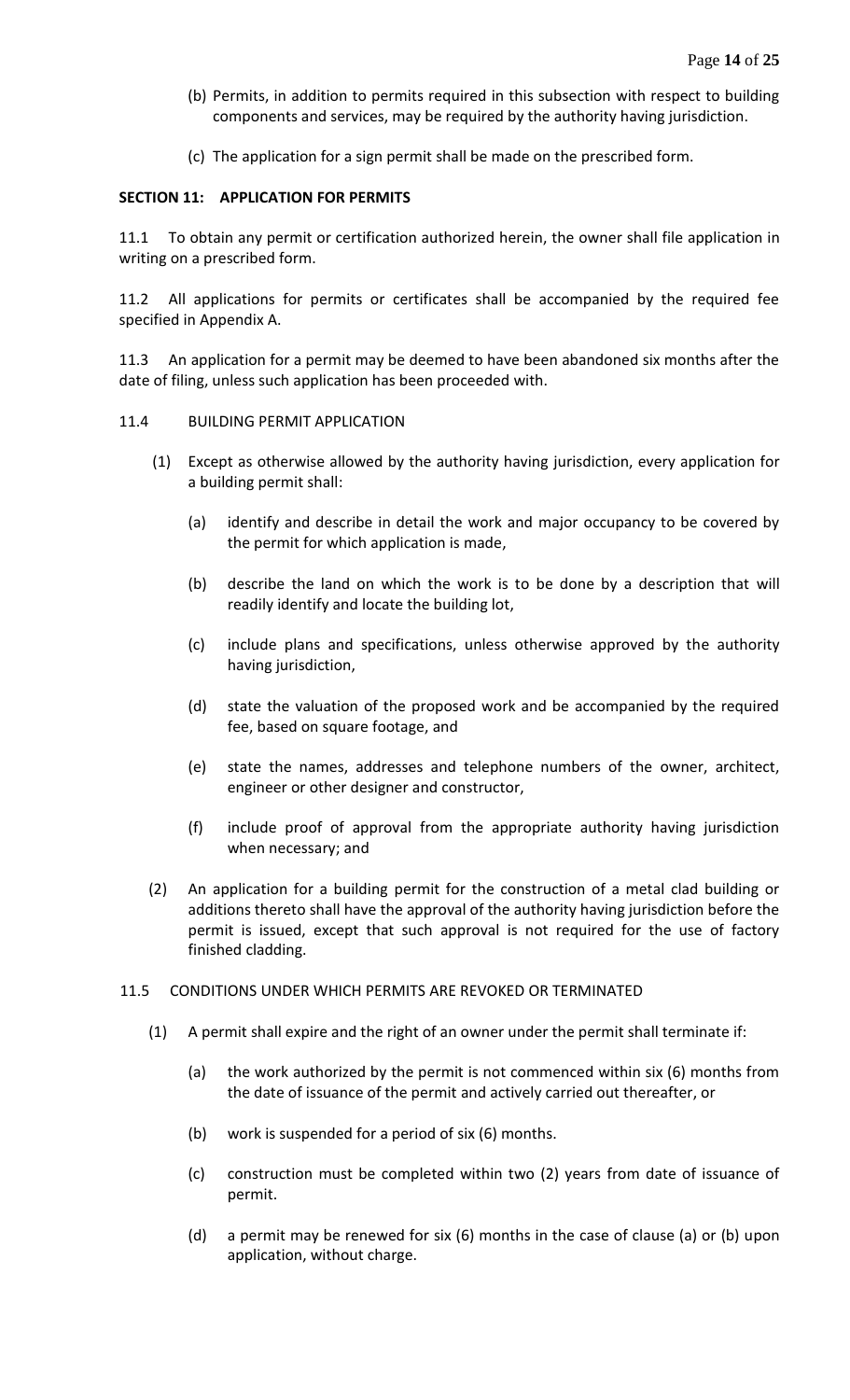- (2) The permittee shall at those stages of construction that may be indicated on the permit request an inspection from the inspections department of the municipality before proceeding further with construction.
- (3) Every building permit is issued upon condition:
	- (a) that pegs, stakes, lines and other marks approved by the authority having jurisdiction be located on the building site so as to establish the line or limiting distance beyond which the building or structure shall not extend as specified on the permit, and shall be accurately maintained during the course of construction and until occupancy has been approved. Such markings shall be provided for the erection of a new building or structure extension or addition to existing buildings or structures, or for buildings or structures moved from one location to another whether on the same property or not.
	- (b) that the construction shall be carried out in accordance with all provisions of the code, and all provisions as described on the building permit and approved plan.
	- (c) that all municipal by-laws and provincial regulations be complied with, and
	- (d) that the authority having jurisdiction shall get copies of all changes ordered which may alter any condition or requirement of the Code, and a set of the revised plans showing these changes.
- (4) Where a plumbing permit has been issued, no departure shall be made from the plan unless permission is obtained from the authority having jurisdiction.

### 11.6 PLANS AND SPECIFICATIONS REQUIRED FOR A PERMIT

- (1) Sufficient information shall be submitted with each application for a permit to enable the authority having jurisdiction to determine whether or not the proposed work will conform to the code and whether or not it may affect adjacent property.
- (2) When required by the authority having jurisdiction, plans and specifications shall be provided.
- (3) Plans drawn to scale upon paper, cloth or other substantial material shall be clear and durable, and shall indicate the nature and extent of the work or proposed occupancy in sufficient detail to establish that when completed the work and the proposed occupancy will conform to t he code and other relevant municipal by-laws and provincial regulations.
- (4) Site plans shall be referenced to an up-to-date survey and when required to prove compliance with the code, a copy of the survey shall be submitted to the authority having jurisdiction.
- (5) Site plans shall show when required by the authority having jurisdiction:
	- (a) by dimensions from property lines, the location of the proposed building,
	- (b) the similarly dimensioned location of every other adjacent existing building on the property and
	- (c) existing and finished ground levels to an established datum at or adjacent to the site.

### 11.7 APPROVAL IN PART

(1) When in order to expedite work, approval of a portion of the building is desired prior to the issuance of a permit for the whole building, application shall be made for the complete building and complete plans and specifications covering the portion of the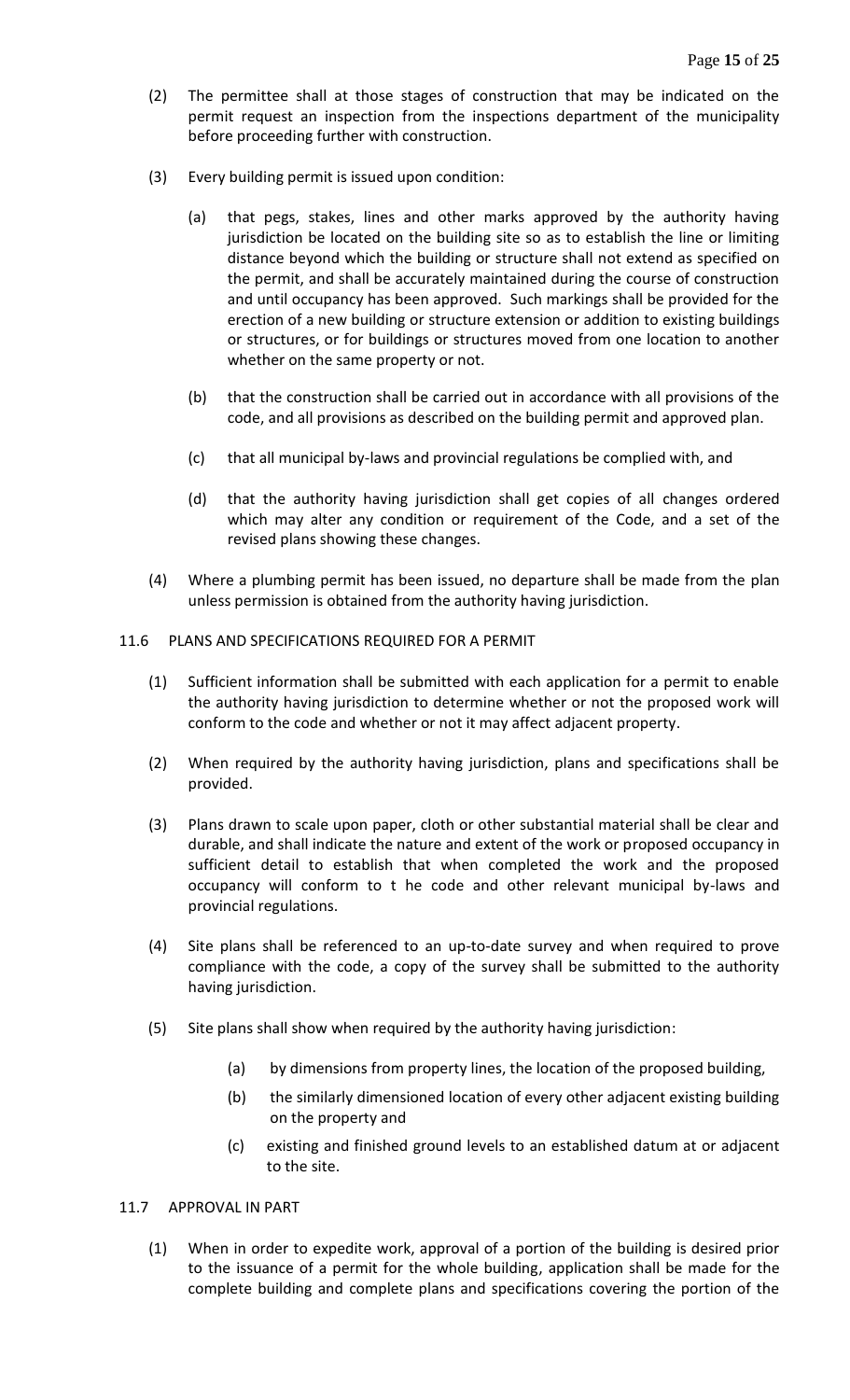work for which immediate approval is desired shall be filed with the authority having jurisdiction.

(2) Should a permit be issued for a part of a building the holder of such permit may proceed without assurance that the permit for the entire building will be granted. Work not covered by permit shall not be commenced.

#### 11.8 REVISIONS TO PERMITS

(1) After issuance of the permit, application may be made for revision of the permit, and such application shall be made in the same manner as for the original permit.

#### 11.9 PERMIT FOR A TEMPORARY BUILDING

- (1) Notwithstanding anything contained elsewhere in the Code a permit for a temporary building may be issued by the authority having jurisdiction, authorizing for a limited time only the erection and existence of a building or part thereof for an occupancy which because of its nature, will exist for a short time under circumstances which warrant only selective compliance with the Code. No person shall effect or place a temporary building without first entering into an agreement with the authority having jurisdiction and obtaining the required building permit.
- (2) A permit for a temporary building shall state the date after which and the condition under which the permit is no longer valid.
- (3) A temporary building shall be permitted only for the following major occupancy classifications:
	- (a) All Divisions, Group A;
	- (b) Group D; and
	- (c) Group E.
- (4) A display home or display cottage may also be classified as a temporary building.
- (5) A permit for a temporary building may be extended provided permission in writing is granted by the authority having jurisdiction.
- (6) A permit for a temporary building shall be posted on the building.

### **SECTION 12: FEES**

- 12.1 Permit fees and all procedures and conditions applicable thereto shall be established by the authority having jurisdiction and are set forth in Appendix A, C, D and E of this By-law.
- 12.2 Inspection fees and all procedures and conditions applicable thereto shall be as established by the authority having jurisdiction and are set forth in Appendix A, B, C, D and E of this By-law.

#### **SECTION 13: OCCUPANCY**

13.1 REQUIREMENTS FOR OCCUPANCY

An inspection of a site shall be made prior to the issuance of an Occupancy Permit or a Certificate of Occupancy and a fee shall be charged in accordance with Appendix A.

- 13.2 OCCUPANCY PERMIT
	- (1) An Occupancy Permit is required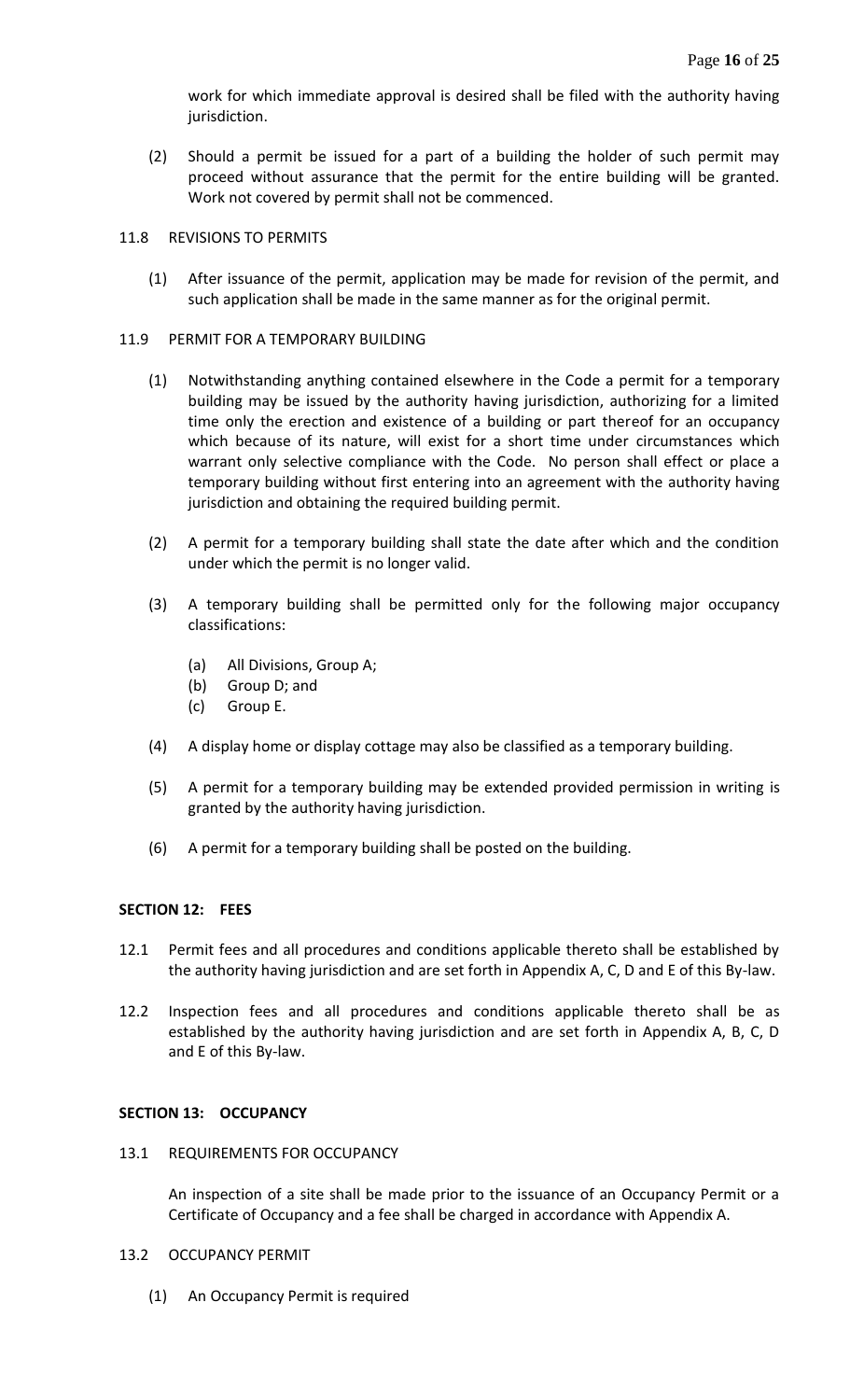- (a) to allow the occupancy of a building or part thereof, or
- (b) when the occupancy of a building or part thereof is changed where that building or structure is located on land subject to Zoning By-laws.
- (2) The authority having jurisdiction may approve clearance for the issuance for an Interim Occupancy Permit, being a permit allowing the partial occupancy of a building or structure provided that such occupancy will not jeopardize life or property.

## 13.3 CERTIFICATE OF OCCUPANCY

(1) Authority having jurisdiction may issue an Interim Certificate of Occupancy, being a certificate allowing the partial occupancy of a building or structure, provided that such occupancy will not jeopardize life or property.

# 13.4 APPLICATION FOR PERMIT OR CERTIFICATE

- (1) To obtain any permit or certificate authorized herein the owner shall file an application in writing on a prescribed form.
- (2) All applications for permits or certificates shall be accompanied by the required fee specified in Appendix A.

### **SECTION 14: REMOVAL, RELOCATION, OR DEMOLITION OF A BUILDING**

- 14.1 Upon application for a permit to demolish, relocate, or remove a building or structure, the applicant shall submit a statement that the taxes upon the land and building or buildings, or structures have been paid in full and that the land and building or buildings, or structures have not been sold for taxes, and if sold, have not been redeemed. This provision shall not apply to buildings or structures demolished under Section 10 of this Bylaw.
- 14.2 The authority having jurisdiction may request that an application for a permit to remove, relocate or demolish a building or structure shall contain one or more of the following:
	- (a) a description of the building or structure giving the existing location, construction materials, dimensions, number of rooms and condition of exterior and interior,
	- (b) a legal description of the existing site,
	- (c) a legal description of the site to which it is proposed that the building or structure is to be moved if located within the municipality, and
	- (d) a plot plan of the site to be occupied by the building or structure if located within the municipality.
- 14.3 The owner, or his agent, of a site from which a building or structure is to be removed or demolished shall:
	- (a) notify the gas, electric, telephone and water service companies or utilities to shutoff and/or remove their services,
	- (b) plug the sewer line with a concrete stopper eight (8) feet (2.5 m) outside the property line; and
	- (c) upon completion of the removal or demolition put the site in a safe and sanitary condition to the satisfaction of the authority having jurisdiction.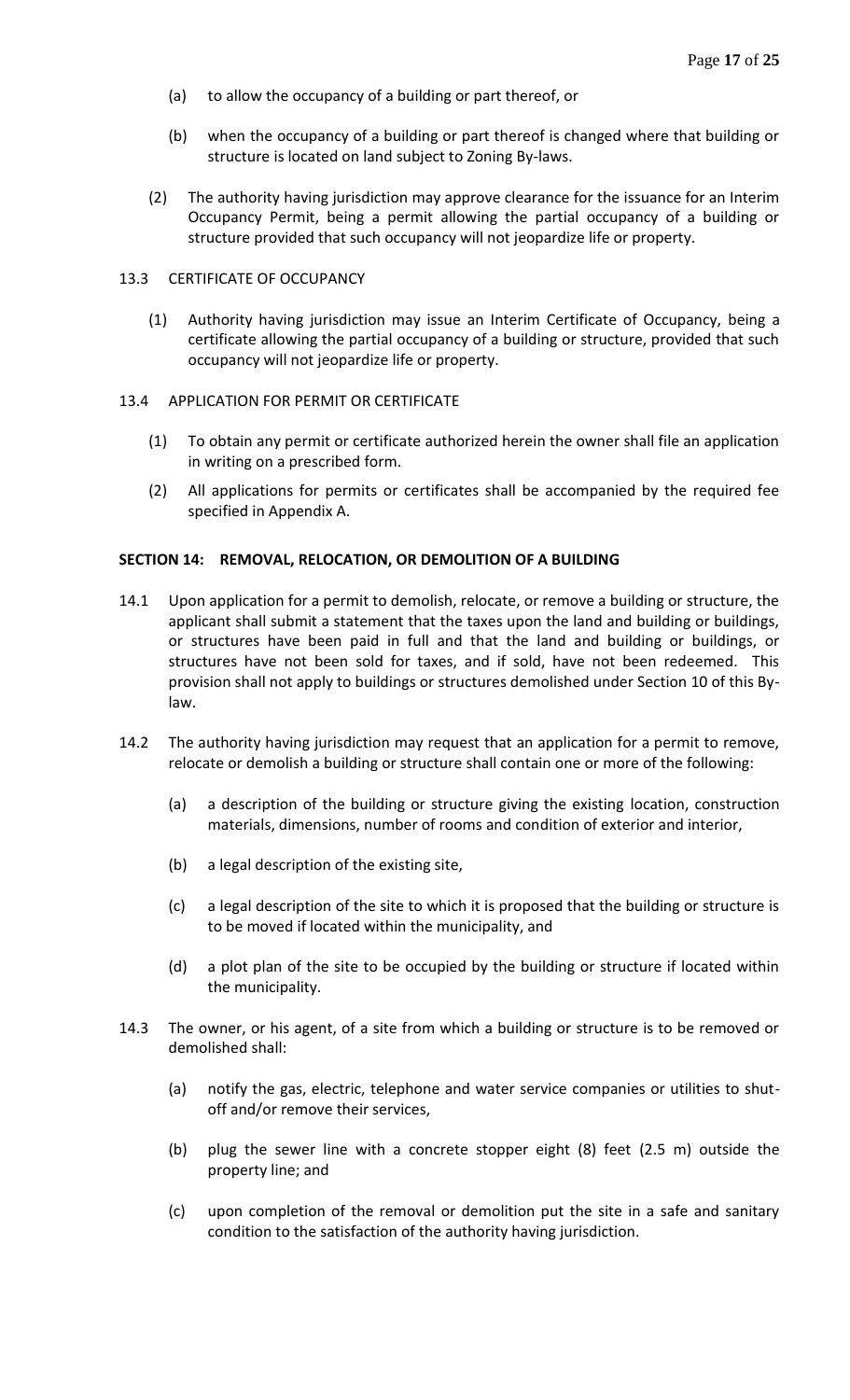#### 15.1 OFFENSES AND PENALTIES

- 15.1.1 Any person who contravenes or disobeys or refuses or neglects to obey:
	- (a) any provision of the code or this By-law or any provision of any other by-law that, by this By-law, is made applicable to the municipality or made applicable to proceedings taken or things done under this By-law, or
	- (b) any provision of any by-law, regulations, or order enacted or made by the municipality.

for which no other penalty is herein provided, is guilty of an offence and liable to a fine not exceeding one thousand dollars (\$1,000.00) in the case of an individual or five thousand dollars (\$5,000.00) in the case of a corporation.

- 15.1.2 Where a corporation commits an offence against this By-law each Director or Officer of the corporation who authorized, consented to, connived at, or knowingly permitted or acquiesced in the doing of the act that constitutes the offence is likewise guilty of the offence and liable to the penalty for which provision is in 15.1.1.
- 15.1.3 In addition to 15.1.1 and 15.1.2 any person or corporation may be required to observe or perform such terms and conditions as a magistrate may impose.
- 15.1.4 Where the contravention, refusal, neglect, omission, or failure continues for more than one (1) day, the person is guilty of a separate offence for each day it continues.
- 15.1.5 Any applicable fines, costs and charges remaining outstanding after the expiration of thirty (30) days may be added to the owner's property tax account to be collected in the same manner as a tax may be collected under The Municipal Act;

#### **SECTION 16: EFFECTIVE DATE**

16.1 This By-law shall come into effect when proclaimed by the authority having jurisdiction.

#### **SECTION 17**

That By-law No. 1620 be and the same is hereby repealed.

DONE AND PASSED in Council duly assembled, in the City of Winnipeg, in the Province of Manitoba, this 16<sup>th</sup> day of November, 2021.

Penny McMorris – Mayor

\_\_\_\_\_\_\_\_\_\_\_\_\_\_\_\_\_\_\_\_\_\_\_\_\_\_\_\_\_\_\_

\_\_\_\_\_\_\_\_\_\_\_\_\_\_\_\_\_\_\_\_\_\_\_\_\_\_\_\_\_\_\_

Raymond Moreau – CAO

Read a first time this 2<sup>nd</sup> day of November A. D. 2021.

Read a second time this 16<sup>th</sup> day of November A. D. 2021.

Read a third time this  $16<sup>th</sup>$  day of November A. D. 2021.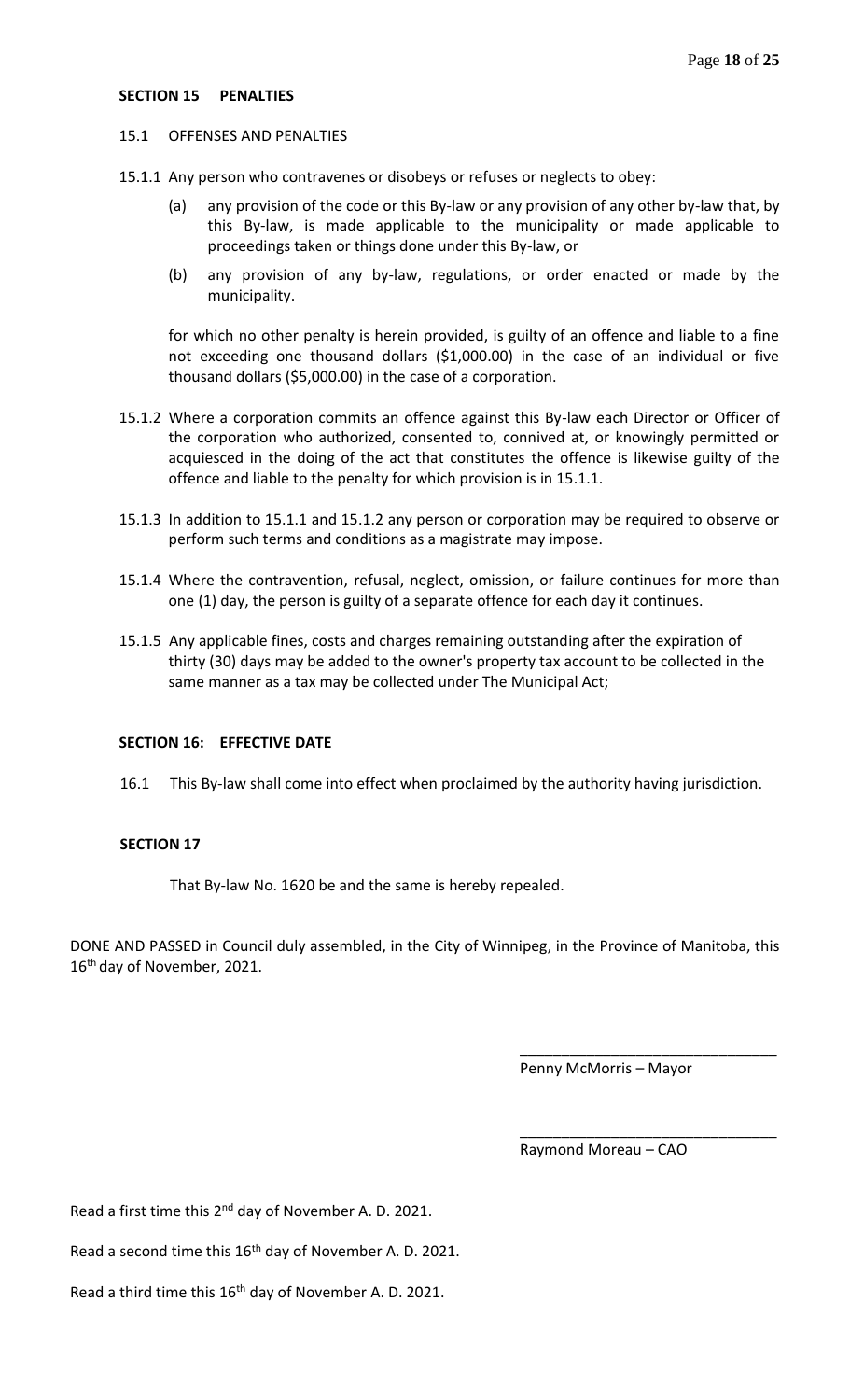

# BY-LAW NO. 1627

## APPENDIX "A"

#### 1.0 VALUATION

Unless otherwise provided herein, the Building Permit Fee shall be based on the square foot (area) of work as follows:

\$0.70 per square foot of construction

- 2.0 BUILDINGS (STRUCTURES)
- 2.1 Definitions
	- a) Unfinished Space
		- includes areas such as unfinished basements and sleeping lofts, but does not include areas such as crawl spaces or attic spaces that are not suitable for future development into habitable space.
	- b) Mobile Homes
		- portable dwelling inspected by C.S.A. used for long term or permanent accommodation; cannot be licensed under Manitoba Highway Traffic Act.

#### 2.2 DWELLINGS

- a) cottages, detached sleeping quarters and ordinary residences………………………….……… \$0.70 per square foot
- b) renovations …………………………………………. \$0.70 per square foot
- c) additions…………………………………………….\$0.70 per square foot
- c) open decks (including railings)……………………...\$0.70 per square foot
- d) porches / verandahs (screened or enclosed)…………\$0.70 per square foot

#### 2.3 ACCESSORY BUILDINGS

a) detached garages / sheds / etc………………………..\$0.70 per square foot

#### 2.4 MOVE ON BUILDINGS

- a) Mobile Homes………………………………………..\$0.70 per square foot
- b) Additions……………………………………………..\$0.70 per square foot
- c) Ready To Move………………………………………\$0.70 per square foot NOTE: current mileage rate to be charged for inspections outside the boundaries of the R.M. of Victoria Beach PLUS hourly fee of \$50.00 MINIMUM, PREPAID.
- 2.5 COMMERCIAL BUILDINGS……………………………\$0.70 per square foot
- 2.6 PRIVATE SWIMMING POOL…………………………..\$0.70 per square foot (includes fence and deck) as described in the Manitoba Building & Plumbing Code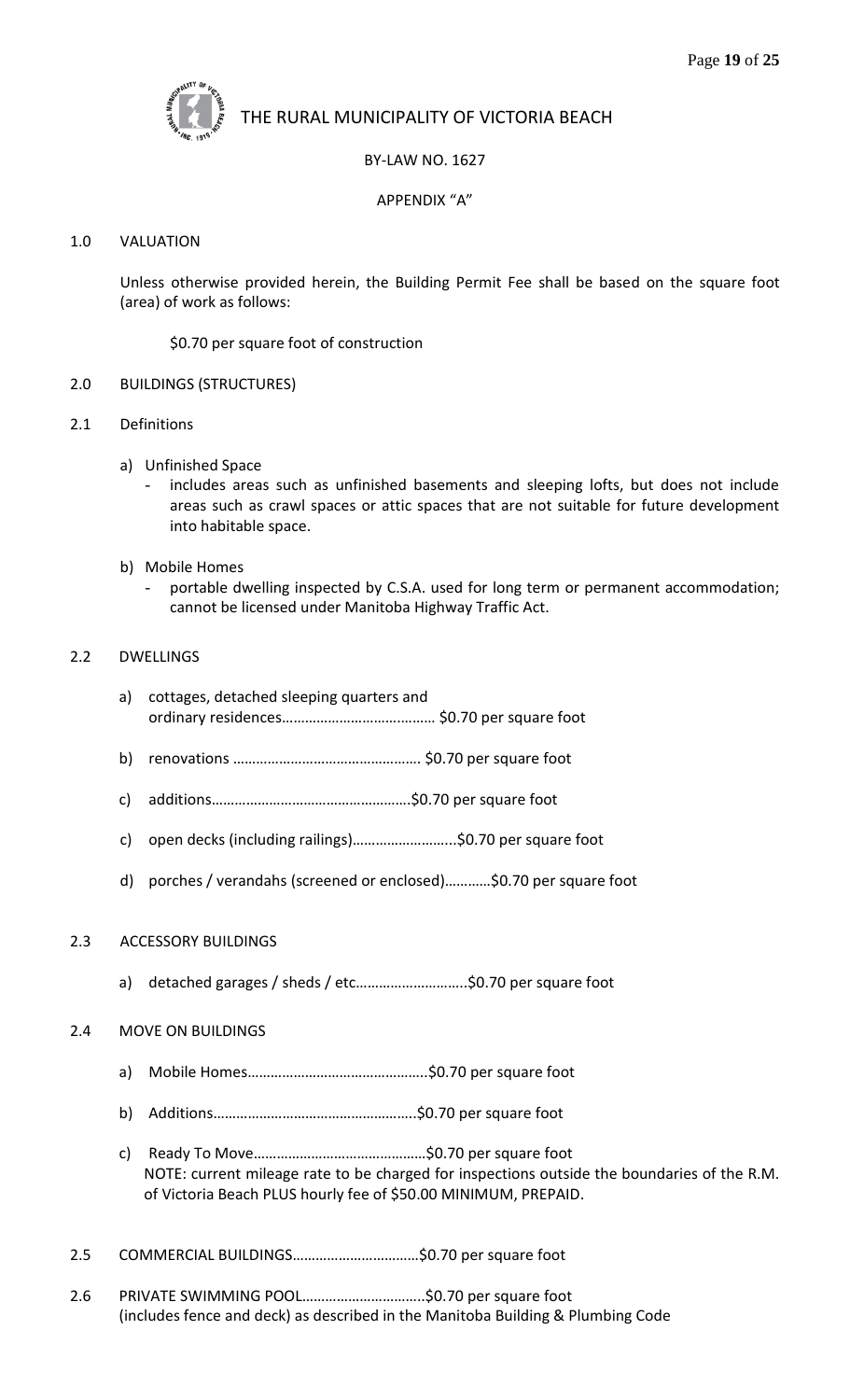| 3.0 | PLUMBING PERMIT FEES                                                                                                                                                                                                                              |
|-----|---------------------------------------------------------------------------------------------------------------------------------------------------------------------------------------------------------------------------------------------------|
| 3.1 |                                                                                                                                                                                                                                                   |
| 4.0 | <b>OCCUPANCY PERMITS</b>                                                                                                                                                                                                                          |
| 4.1 | Occupancy Permit where the nature of the occupancy has<br>changed and where no other permit is required\$50.00                                                                                                                                    |
| 4.2 | No fee is required for an occupancy permit where another<br>permit has been issued for the same building.                                                                                                                                         |
| 4.3 | Where no permit has been issued and an inspection is<br>required under the Building Code, the inspection fee shall                                                                                                                                |
| 4.4 | For additional inspections required in connection with the issuance of an Occupancy<br>Permit, including interims, because the building was not sufficiently ready for occupancy<br>at the time the inspections were called for\$50.00/inspection |
| 4.5 | Temporary Occupancy Permit\$100.00/year in advance - Renewable annually                                                                                                                                                                           |
| 4.6 | REMOVAL OR RELOCATION FEES<br>Any building or part thereof, excluding used homes \$100.00                                                                                                                                                         |
| 4.7 |                                                                                                                                                                                                                                                   |
| 4.8 | CONCRETE PAD REPLACEMENT * / GRAVEL BASE REPLACEMENT * / BEAMS OR<br><b>JOISTS REPLACEMENT *</b>                                                                                                                                                  |
|     | 50% or more of entire square foot area of structure\$300 flat fee                                                                                                                                                                                 |
|     | Less than 50% of entire square foot area of structure\$150 flat fee                                                                                                                                                                               |
|     | *Professional Engineer's report required                                                                                                                                                                                                          |
|     |                                                                                                                                                                                                                                                   |

5.0 DEVELOPMENT PERMIT……………………………………………………….\$ 200.00

PERMIT REFUNDS

Where a permit is surrendered for cancellation before expiry date. (As determined by the authority having jurisdiction, how far the building has progressed)……………..…50% refunded upon inspection less any costs incurred by the Municipality.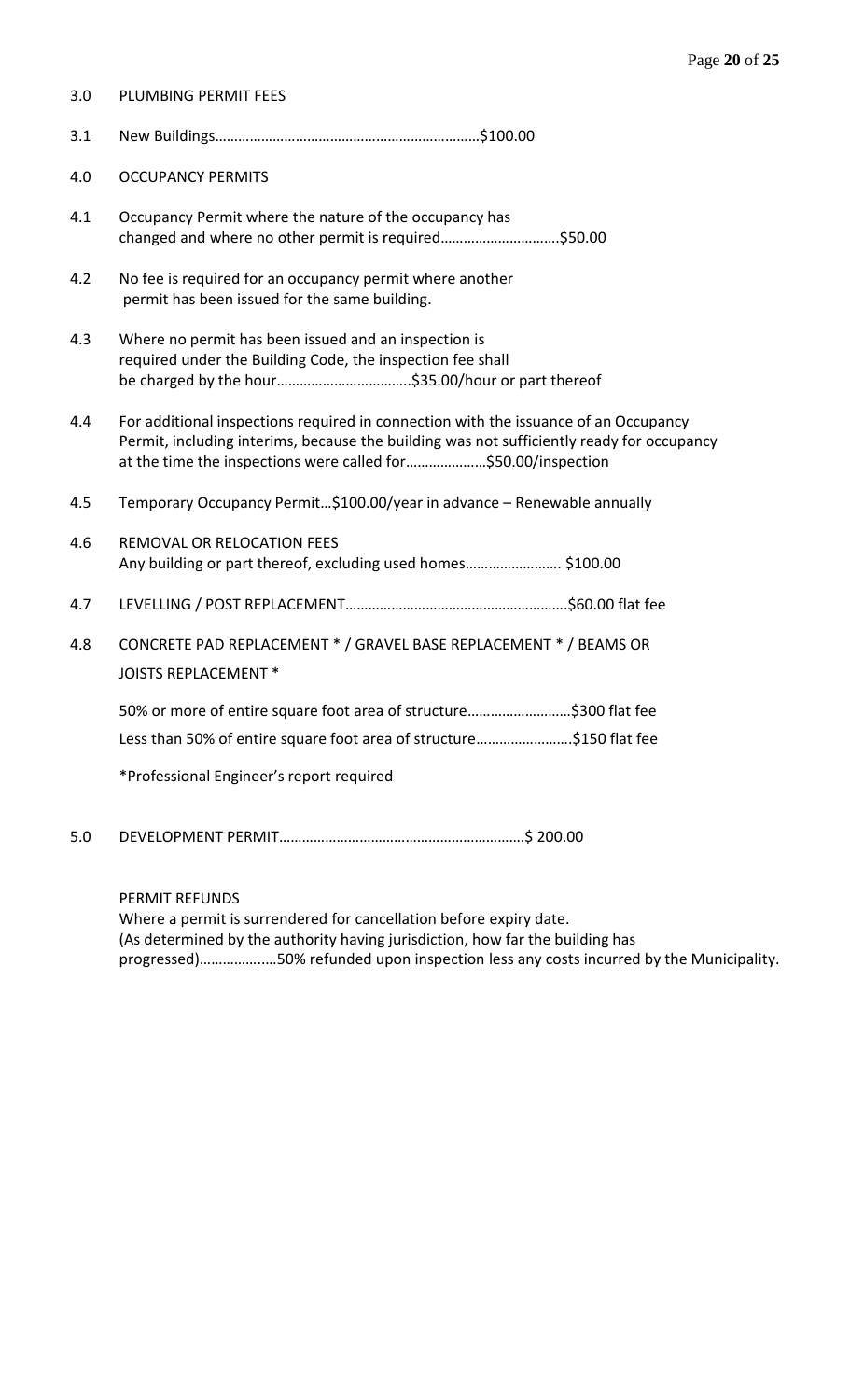

# BY-LAW NO. 1627

# APPENDIX "B"

- 1.0 BASIC INSPECTION FEE WITH PERMIT MAIN DWELLING………..\$50.00/inspection/hour or part thereof OTHER THAN MAIN DWELLING………..\$35.00/inspection/hour or part thereof
- 2.0 INSPECTION REQUIRED NO PERMIT………\$35.00/hour or part thereof, plus applicable mileage Where an inspection of a building or structure is required / requested
- 3.0 SCHEDULE OF INSPECTIONS
	- 1) Site inspection before work commences.
	- 2) After the footing has been poured and the foundation forms are up but not poured.
	- 3) When forms are up and steel is in place, but before pad poured.
	- 4) During drilling of piers or piles.
	- 5) When forms and steel are in place, but before pouring on grade beams.
	- 6) Before back fillings.
	- 7) When roof and framing are complete and windows and doors have been installed.
	- 8) When the vapour barrier and insulation have been installed.
	- 9) When building is completed (final inspection).
	- 10) Plumbing when ready.
- NOTE: Inspection fees will be added to the Basic Fees at the time of application (the number of which will be determined by the Building Inspector).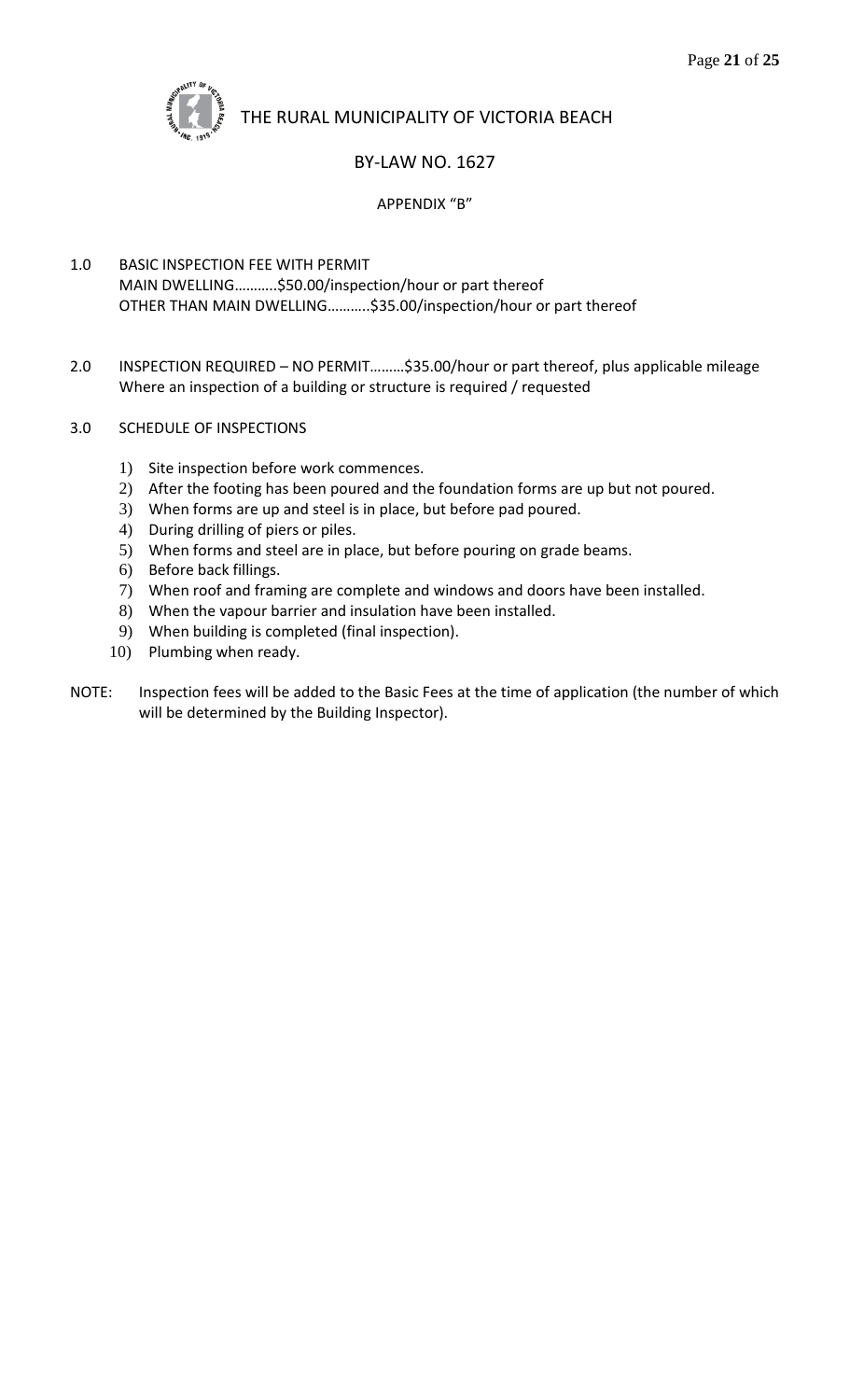

# BY-LAW NO. 1627

### APPENDIX "C"

#### 1.1 ADDITIONAL FEES

- 1.1 Work Commencing Before Permit Obtained……DOUBLE REGULAR FEE as outlined in Appendix "A" does not include doubling of inspection fees as outlined in Appendix "B" when a permit has not been obtained prior to the actual work, through neglect or some other reason.
- 1.2 Any owner, agent or person in charge, who commences work without first having obtained a permit therefore, is guilty of an offence and shall be liable to a fine not less than \$100.00 each day such work is continued without a permit.
- 1.3 Notwithstanding the other fees of this By-law, the following additional fees shall be payable to all permits under the following conditions:
	- a) Where, in an application, a wrong site address is given or insufficient information is provided……………………….\$50.00
	- b) Where the work is not ready for inspection at the time for which the inspection was called for……………...\$50.00/inspection
	- c) For each re-inspection of an installation made at least (1) one week after the permit applicant has been notified of defects in the installation and where, upon such subsequent re-inspection, it is found that the defects have not been remedied……………………………………………...\$50.00/inspection
- 1.4 RENEWAL OF PERMIT When work is not completed within two (2) years of date of issuance of permit………………………………………………..\$50.00/year Renewable Annually

1.5 CONCRETE PARKING PAD…………………………………………...\$50.00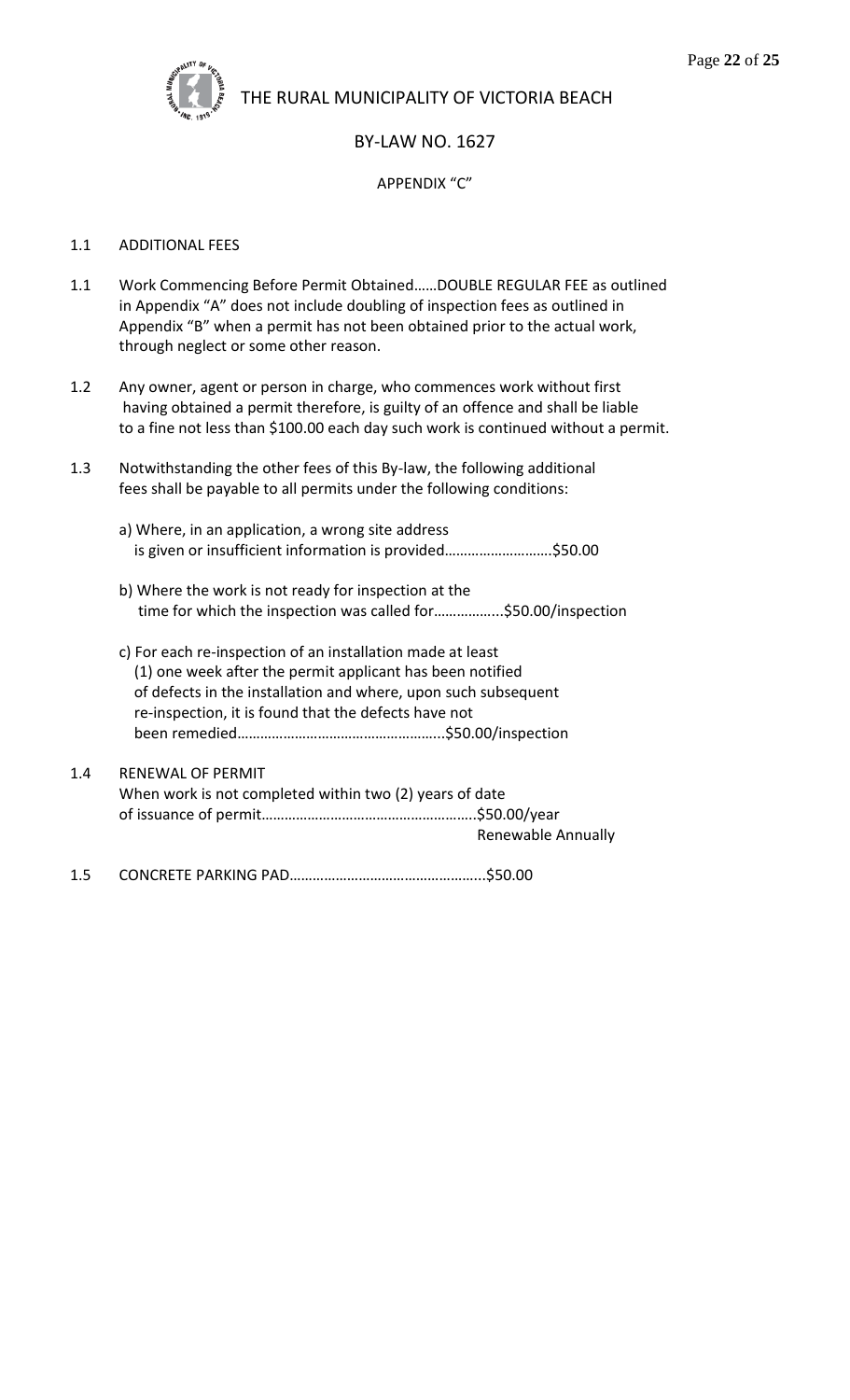

# BY-LAW NO. 1627

### APPENDIX "D"

#### 1.0 READY TO MOVE HOMES or Modular Homes

- 1.1 No building permit will be granted for placement of a Ready to Move Home that has not been inspected.
- 1.2 For Ready to Move Homes or Modular Homes built within the Rural Municipality of Victoria Beach:
	- a) Arrangements may be made with the builder to have (2) two inspections done during construction of the builder's site, at the framing and insulation/vapour barrier stages.
	- b) A fee of \$50.00 per inspection will be charged to the builder for these inspections.
	- c) The regular permit fee will be charged to the purchaser of the home; the foundation stage and final inspection will then be done on the permanent site.
- 1.3 For Ready to Move Homes and Modular Homes built outside the Rural Municipality of Victoria Beach:
	- a) For homes completed only to the shell stage, all inspections will be done on the permanent site.
	- b) For homes to be completed past the close-in stage one of the following three options shall be selected by the applicant:
		- i) A building permit as provided in Appendix "A" shall be obtained and an inspection shall be made at the close-in stage at the builder's site. The fee for this inspection shall be \$50.00 per hour, calculated from the time of leaving the office until the time of return to the office, plus mileage at the current rate. This fee shall be in addition to the regular permit fee.
		- ii) When the applicant provides engineered plans for the subject building complete with a duly executed affidavit from the builder stating that the home has been constructed in accordance with the said plans, the inspection at the builder's site shall not be required.
		- iii) A building permit as provided in Appendix "A" shall be obtained and an inspection shall be made at the foundation stage, the plumbing stage and the completion stage at a fee of \$50.00 per inspection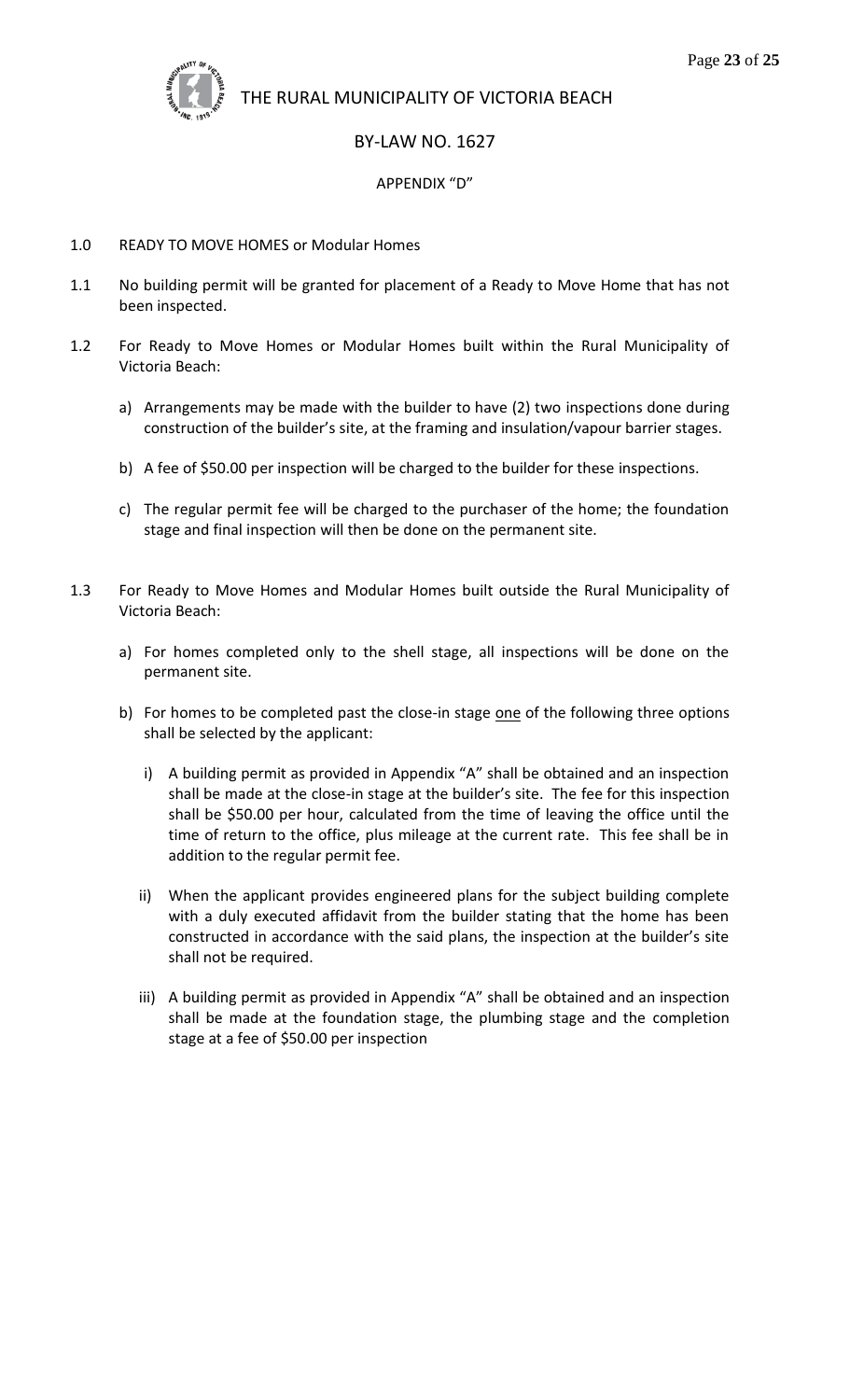

# BY-LAW NO. 1627

# APPENDIX "E"

# **PROCEDURES TO MOVE OLDER DWELLINGS OR ACCESSORY BUILDINGS FROM WITHIN OR FROM OUTSIDE THE RURAL MUNICIPALITY OF VICTORIA BEACH**

- 1. Request, in writing, approval to relocate an older building from within or from outside the Rural Municipality of Victoria Beach:
	- a) the request must include: photographs acceptable to the Building Inspector, showing the view of the building from:
		- (i) the side and rear and
		- (ii) the side and front; and
	- b) a letter of application outlining the details of the proposed move (eg. Legal description of placement site, etc.).

2. Obtain inspection by the Building Inspector at the site where the building is presently located. Fee for inspection is \$50.00 per hour plus mileage at the current rate and actual expenses.

- 3. Building must be brought to current building code.
- **NOTE:** THE RELOCATION OF ANY STRUCTURE BEFORE OBTAINING A PERMIT DOES NOT GUARANTEE APPROVAL OF THE PERMIT.